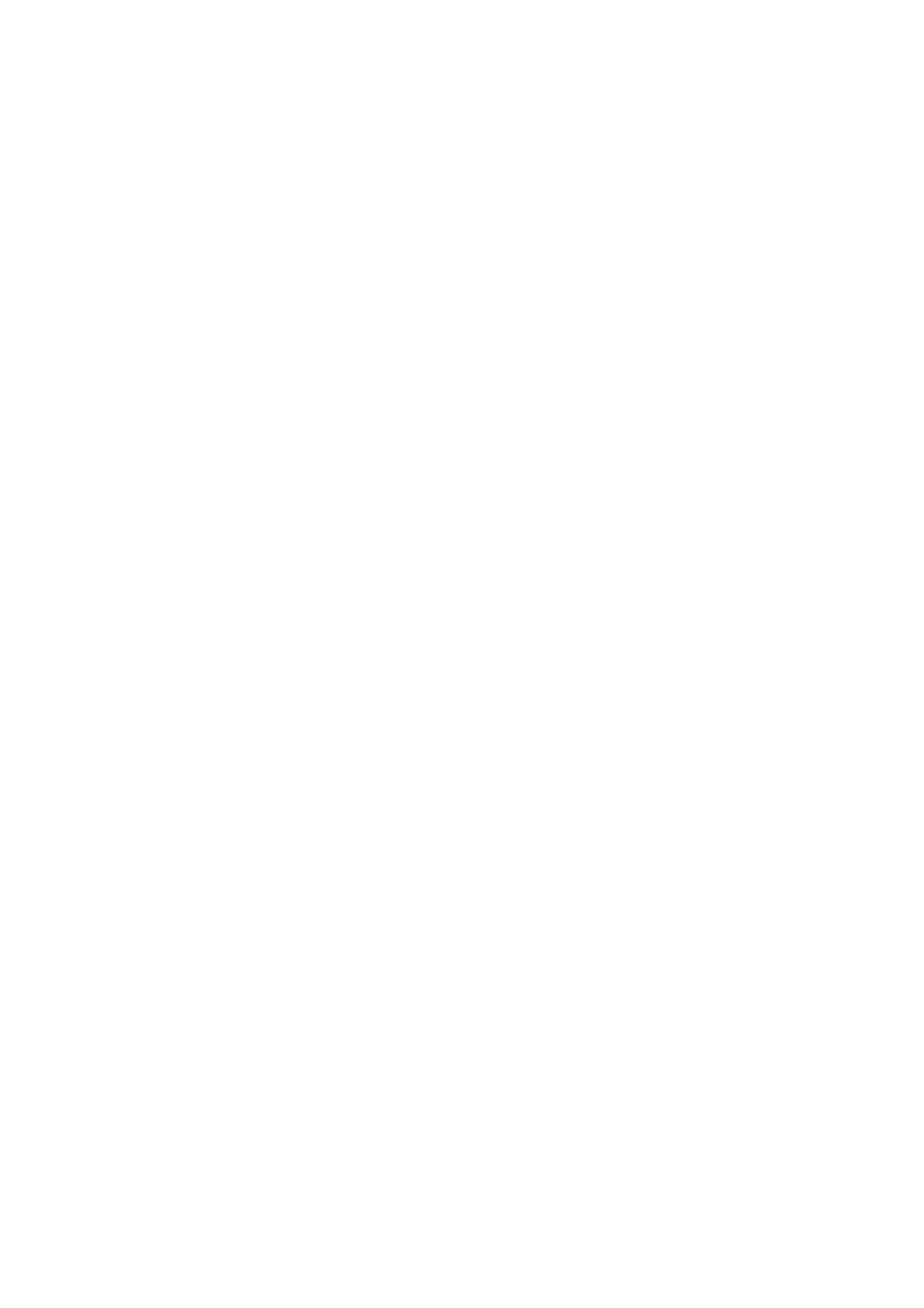### CONVERGENCE OF PERTURBED ALLEN–CAHN EQUATIONS TO FORCED MEAN CURVATURE FLOW

#### LUCA MUGNAI AND MATTHIAS RÖGER

Abstract. We study perturbations of the Allen–Cahn equation and prove the convergence to forced mean curvature flow in the sharp interface limit. We allow for perturbations that are square-integrable with respect to the diffuse surface area measure. We give a suitable generalized formulation for forced mean curvature flow and apply previous results for the Allen–Cahn action functional. Finally we discuss some applications.

#### <span id="page-2-3"></span><span id="page-2-0"></span>1. INTRODUCTION

In this paper we study perturbed Allen–Cahn equations of the form

$$
\varepsilon \partial_t u_{\varepsilon} = \varepsilon \Delta u_{\varepsilon} - \frac{1}{\varepsilon} W'(u_{\varepsilon}) + g_{\varepsilon} \quad \text{in } \Omega_T,
$$
\n(1.1)

$$
u_{\varepsilon}(0,\cdot) = u_{\varepsilon}^{0} \quad \text{in } \Omega, \tag{1.2}
$$

$$
\nabla u_{\varepsilon} \cdot \nu_{\Omega} = 0 \quad \text{on } (0, T) \times \partial \Omega,
$$
\n(1.3)

where the spatial domain  $\Omega$  is given by an open bounded set in  $\mathbb{R}^n$  with Lipschitz boundary,  $(0, T)$  is a fixed time intervall,  $\Omega_T := (0, T) \times \Omega$ , and W is the standard quartic double-well potential

<span id="page-2-2"></span>
$$
W(r) = \frac{1}{4}(1 - r^2)^2.
$$

We are interested in the asymptotics of [\(1.1\)](#page-2-0) in the *sharp interface limit*  $\varepsilon \to 0$  for forcing terms  $g_{\varepsilon}$  that satisfy

$$
\sup_{\varepsilon>0} \int_0^T \int_{\Omega} \frac{1}{\varepsilon} g_{\varepsilon}(t,x)^2 dxdt =: \Lambda < \infty.
$$
 (1.4)

Perturbations of this type arise for example in models for diffusion-induced grain boundary motions [\[9\]](#page-23-0), in models for phase transitions [\[7\]](#page-22-0), [\[41\]](#page-24-0), [\[39\]](#page-24-1), and in image processing [\[6\]](#page-22-1).

If  $g_{\varepsilon} = 0$  then [\(1.1\)](#page-2-0) reduces to the standard Allen–Cahn equation. It is well known that in this case the sharp interface limit is given by the evolution of phase boundaries by mean curvature flow [\[2,](#page-22-2) [19,](#page-23-1) [27\]](#page-23-2). Our goal is to prove that solutions of the perturbed equation  $(1.1)$  converge to motion by *forced mean curvature flow*,

<span id="page-2-1"></span>
$$
v = H + g. \tag{1.5}
$$

Date: February 10, 2009.

<sup>2000</sup> Mathematics Subject Classification. Primary 53C44; Secondary 35K55, 49Q15.

Key words and phrases. Allen-Cahn equation, sharp interface limits, motion by mean curvature.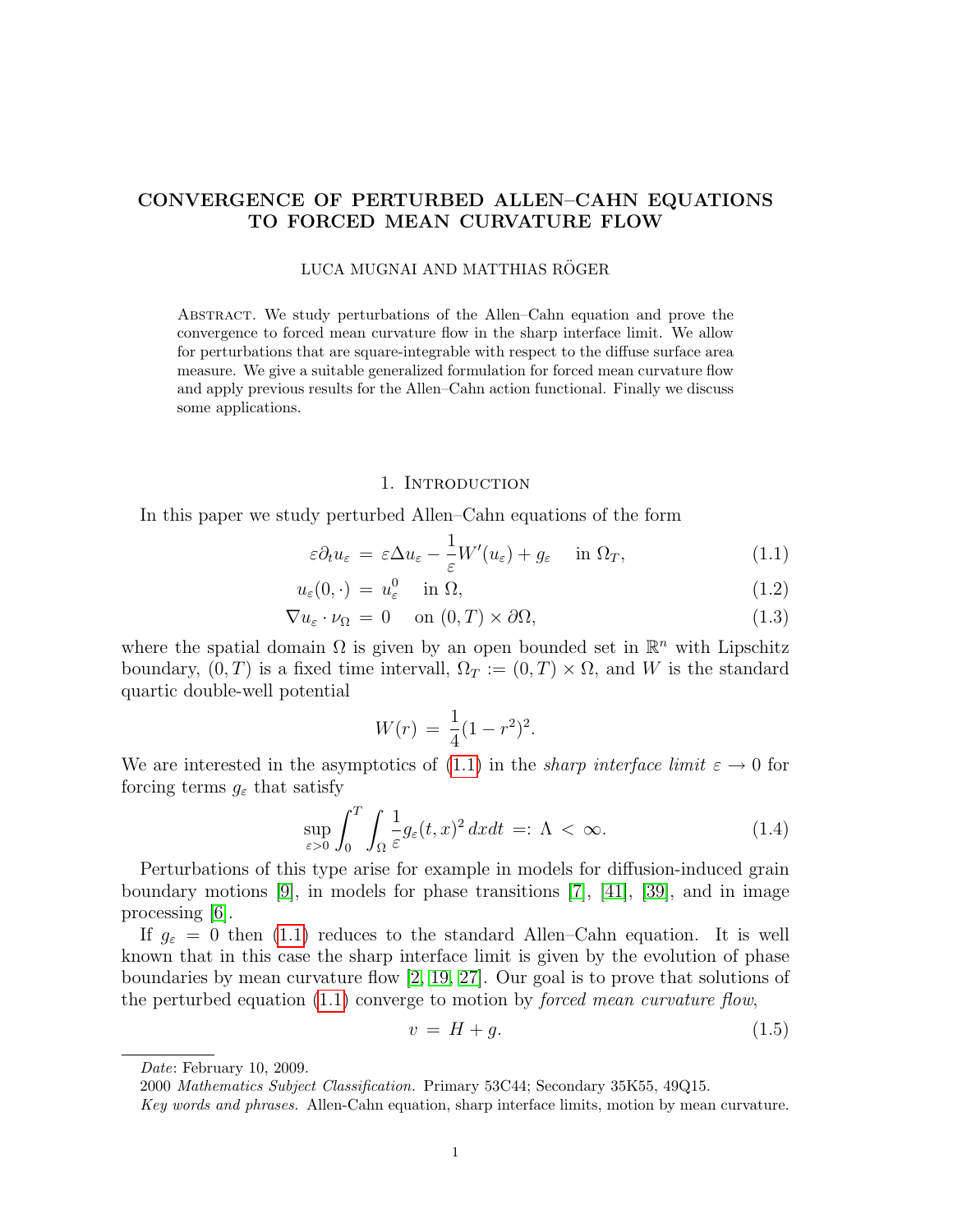Here v describes the velocity vector of an evolution of phase boundaries  $(\Gamma_t)_{t\in(0,T)}$ ,  $H(t, \cdot)$  denotes the mean curvature vector of  $\Gamma_t$ , and g is an appropriate limit of  $g_{\varepsilon} \nabla u_{\varepsilon}$ .

Since the limit evolution in general allows for the formation of singularities in finite time it is necessary to consider suitable generalized formulations of [\(1.5\)](#page-2-1). In the analysis of mean curvature flow different techniques have been sucessfully applied, in particular viscosity solutions [\[2,](#page-22-2) [12,](#page-23-3) [13,](#page-23-4) [19,](#page-23-1) [20\]](#page-23-5), De Giorgi's barriers method [\[4,](#page-22-3) [5,](#page-22-4) [10,](#page-23-6) [18\]](#page-23-7), and geometric measure theory formulations. We follow here the latter approach and use in particular many ideas from the work of Brakke [\[8\]](#page-23-8) and Ilmanen [\[27\]](#page-23-2) on mean curvature flow and the convergence of the Allen–Cahn equation, respectively. To avoid problems with cancellations of phase boundaries we consider not only the evolution of the phases but also the evolution of certain *energy measures*. In the case of a smooth limit evolution and 'nicely behaving' approximations these measures coincide with the surface area measures associated with the phase boundaries, but in general they may be supported on additional hidden boundaries or may carry a higher mulitplicity. Generalizing hypersurfaces in this way is in the spirit of the theory of (integral) varifolds, which allows to give a meaning to geometric quantities such as mean curvature and second fundamental form, and which provides good compactness properties. In the context of phase transition problems this technique has been successfully applied to a couple of different problems [\[11,](#page-23-9) [39,](#page-24-1) [26,](#page-23-10) [40,](#page-24-2) [36,](#page-24-3) [35,](#page-24-4) [37\]](#page-24-5).

Our main result is the convergence of solutions to  $(1.1)$  to an  $L^2$ -flow of energy measures that move by forced mean curvature flow. The concept of  $L^2$ -flows was develloped in [\[35\]](#page-24-4) and describes an evolution of integral varifolds with square integrable weak mean curvature and square integrable generalized velocity. We verify the evolution law [\(1.5\)](#page-2-1) in a pointwise formulation almost everywhere with respect to the energy measures. For a precise formulation of our main result see Section [3.](#page-6-0)

One benefit of our approach is that we do not use a comparison principle neither for the perturbed Allen–Cahn equation nor for the forced mean curvature flow. This makes our technique quite flexible compared to viscosity solution approaches or to the use of maximum principles to prove the non-positivity of the discrepancy measures, as pursued in [\[27\]](#page-23-2). Compared to previous results on forced mean curvature flow [\[2,](#page-22-2) [3,](#page-22-5) [10\]](#page-23-6) and on the convergence of perturbed Allen–Cahn equations our results are more general in the regularity that is required for the forcing term. We do only need that the forcing term is (uniformly)  $L^2$ -integrable with respect to the (diffuse) surface energy measures. On the other hand our proof is limited to space dimensions  $n = 2, 3$  and our formulation of the limit equation is weaker.

This paper borrows many ideas from our analysis of the Allen–Cahn action func*tional* [\[35\]](#page-24-4), which is defined for any smooth function  $u : \Omega_T \to \mathbb{R}$  by

$$
\mathcal{S}_{\varepsilon}(u) := \int_0^T \int_{\Omega} \left( \sqrt{\varepsilon} \partial_t u + \frac{1}{\sqrt{\varepsilon}} \left( -\varepsilon \Delta u + \frac{1}{\varepsilon} W'(u) \right) \right)^2 dx dt. \tag{1.6}
$$

The functional  $\mathcal{S}_{\varepsilon}$  is connected to the small noise limit of the probability of rare events in the stochastically perturbed Allen–Cahn equation [\[30\]](#page-23-11). The assumption  $(1.4)$  on  $g_{\varepsilon}$  yields a uniform bound on the action for solutions  $(u_{\varepsilon})_{\varepsilon>0}$  of  $(1.1)$ . By [\[35\]](#page-24-4) this implies the convergence of diffuse surface area measures associated to  $u_{\varepsilon}$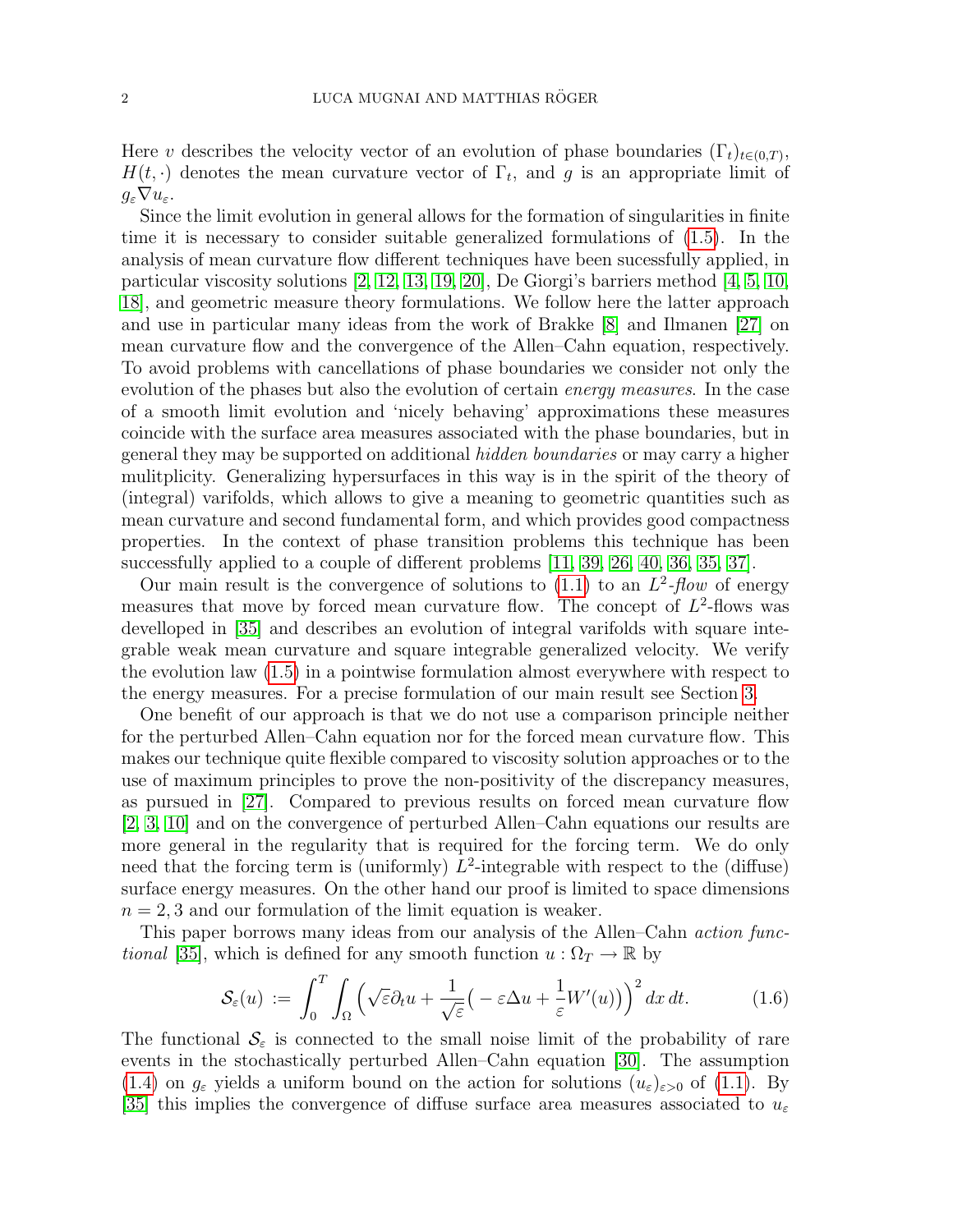to an  $L^2$ -flow in the limit  $\varepsilon \to 0$ . In this paper we discuss the convergence of the evolution laws and present some applications. In particular, we prove the convergence of diffuse approximations to the Mullins–Sekerka problem with kinetic undercooling in dimensions  $n = 2, 3$ , which improves earlier results by Soner [\[39\]](#page-24-1).

An important ingredient to derive the compactness of action-bounded sequences and solutions of [\(1.1\)](#page-2-0) is stated in a (modified) conjecture of De Giorgi [\[15\]](#page-23-12): Considering

$$
E_{\varepsilon}(u) := \int_{\Omega} \left( \frac{\varepsilon}{2} |\nabla u|^2 + \frac{W(u)}{\varepsilon} \right) dx, \tag{1.7}
$$

$$
\mathcal{W}_{\varepsilon}(u) := \int_{\Omega} \frac{1}{\varepsilon} \Big( -\varepsilon \Delta u + \frac{1}{\varepsilon} W'(u) \Big)^2 dx \tag{1.8}
$$

the sum  $E_{\varepsilon} + \mathcal{W}_{\varepsilon}$  Gamma-converges, up to a constant factor  $c_0$ , to the sum of the Perimeter functional  $P$  and the *Willmore functional*  $W$ ,

$$
E_{\varepsilon} + \mathcal{W}_{\varepsilon} \to c_0 \mathcal{P} + c_0 \mathcal{W}, \qquad \mathcal{W}(u) = \int_{\Gamma} H^2 d\mathcal{H}^{n-1}, \tag{1.9}
$$

where  $\Gamma$  denotes the phase boundary  $\partial^* \{u = 1\} \cap \Omega$  and where

$$
c_0 := \int_{-1}^{1} \sqrt{2W(s)} \, ds. \tag{1.10}
$$

This statement was proved in space dimensions  $n = 2, 3$  by Röger and Schätzle [\[36\]](#page-24-3) and provides a diffuse version of Allard's compactness theorem for integral varifolds (in the special case of a uniform  $L^2$  bound on the mean curvature and  $n = 2, 3$ ). In particular we avoid the use of a diffuse version of Huisken's monotonicity formula [\[24\]](#page-23-13) to derive the rectifiability of the limiting energy measures, as it was done in [\[27\]](#page-23-2).

## 2.  $L^2$ -FLOWS AND DIFFUSE SURFACE AREA MEASURES

In this section we state our weak formulation for evolutions of mean curvature flow type. For basic notions from geometric measure theory we refer to [\[1,](#page-22-6) [38\]](#page-24-6).

**Notation 2.1.** A (general) varifold on  $\Omega$  is a Radon measure on the Grassmannian  $G^{n-1}(\Omega)$ , i.e. the euclidean product of  $\Omega$  with the space of unoriented  $(n-1)$  planes in  $\mathbb{R}^n$ . A Radon measure  $\mu$  on  $\Omega$  is  $(n-1)$ -integer rectifiable if in  $\mu$ -almost all points  $x \in \Omega$  the  $(n-1)$ -dimensional (measure theoretical) tangent plane  $T_x\mu$  exists and if  $\mu$ -almost everywhere the  $(n-1)$ -dimensional density  $\theta^{n-1}(\mu, \cdot)$  is integer-valued. A varifold V on  $\Omega$  is  $(n-1)$ -integer rectifiable if there exists an  $(n-1)$ -integer rectifiable Radon measure  $\mu$  on  $\Omega$  such that

$$
\int_{G^{n-1}(\Omega)} \zeta(x, S) dV(x, S) = \int_{\Omega} \zeta(x, T_x \mu) d\mu(x)
$$

for all  $\zeta \in C_c^0(G^{n-1}(\Omega))$ . This gives a one-to-one correspondence between  $(n-1)$ integer rectifiable varifolds and  $(n-1)$ -integer rectifiable Radon measure on  $\Omega$ . In this paper we will identify the corresponding objects and use the term integral varifold.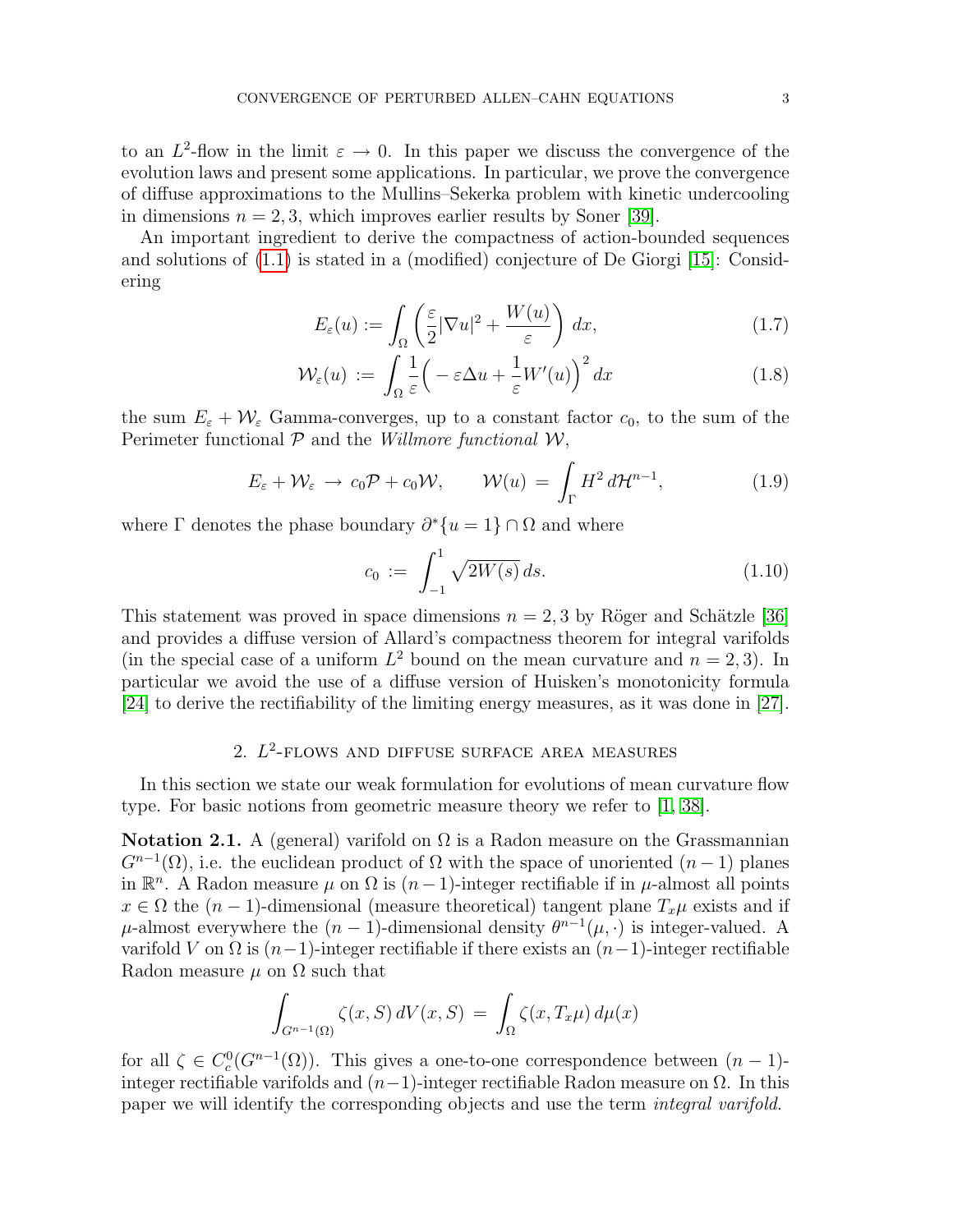The first variation  $\delta\mu$  of an integral varifold  $\mu$  in direction of a vector field  $\eta \in$  $C_c^1(\Omega,\mathbb{R}^n)$  is defined by

$$
\delta\mu(\eta) \, := \, \int_{\Omega} {\rm div}_{T_x\mu}\, \eta(x)\,d\mu(x),
$$

where  $\text{div}_{T_x\mu}$  denotes the divergence restricted to the  $(n-1)$ -plane  $T_x\mu$ . We say that  $\mu$  has a weak mean curvature vector  $H_{\mu} \in L^{1}_{loc}(\mu, \mathbb{R}^{n})$  if for all  $\eta \in C^{1}_{c}(\Omega, \mathbb{R}^{n})$  the first variation is given by

$$
\delta\mu(\eta) = -\int_{\Omega} H(x) \cdot \eta(x) \, d\mu(x).
$$

For a family of measures  $(\mu^t)_{t\in(0,T)}$  we denote by  $\mathcal{L}^1\otimes\mu^t$  the product measure defined by

$$
\left(\mathcal{L}^1\otimes\mu^t\right)(\eta) \;:=\; \int_0^T\mu^t(\eta(t,\cdot))\,dt
$$

for any  $\eta \in C_c^0(\Omega_T)$ .

We next recall the definition and basic properties of  $L^2$ -flows [\[35\]](#page-24-4), which describe evolutions of integral varifolds with square integrable mean curvature vector and square integrable generalized velocity.

<span id="page-5-2"></span>**Definition 2.2.** Let  $(\mu^t)_{t \in (0,T)}$  be any family of integral varifolds such that  $\mu :=$  $\mathcal{L}^1\otimes\mu^t$  defines a Radon measure on  $\Omega_T$  and such that  $\mu^t$  has a weak mean curvature  $H(t, \cdot) \in L^2(\mu^t, \mathbb{R}^n)$  for almost all  $t \in (0, T)$ .

If there exists a positive constant C and a vector field  $v \in L^2(\mu, \mathbb{R}^n)$  such that

<span id="page-5-0"></span>
$$
v(t,x) \perp T_x \mu^t \quad \text{for } \mu\text{-almost all } (t,x) \in \Omega_T,
$$
 (2.1)

<span id="page-5-1"></span>
$$
\left| \int_0^T \int_{\Omega} \left( \partial_t \eta + \nabla \eta \cdot v \right) d\mu^t dt \right| \leq C ||\eta||_{C^0(\Omega_T)}
$$
\n(2.2)

for all  $\eta \in C_c^1((0,T)\times\Omega)$ , then we call the evolution  $(\mu^t)_{t\in(0,T)}$  an  $L^2$ -flow. A function  $v \in L^2(\mu, \mathbb{R}^n)$  satisfying [\(2.1\)](#page-5-0), [\(2.2\)](#page-5-1) is called a generalized velocity vector.

Remark 2.3. This definition is based on the observation that for a smooth evolution  $(M_t)_{t\in(0,T)}$  with square-integrable mean curvature  $H(t, \cdot)$  and square-integrable normal velocity vector  $V(t, \cdot)$ 

$$
\frac{d}{dt} \int_{M_t} \zeta(t, x) d\mathcal{H}^{n-1}(x) - \int_{M_t} \partial_t \zeta(t, x) d\mathcal{H}^{n-1}(x) - \int_{M_t} \nabla \zeta(t, x) \cdot V(t, x) d\mathcal{H}^{n-1}(x)
$$
\n
$$
= \int_{M_t} H(t, x) \cdot V(t, x) \zeta(t, x) d\mathcal{H}^{n-1}(x).
$$

Integrating this equality in time and using Hölders inequality on the right-hand side implies [\(2.2\)](#page-5-1).

Any generalized velocity is (in a set of good points) uniquely determined by the evolution  $(\mu^t)_{t\in(0,T)}$ . In particular, in the case that  $(\mu^t)_{t\in(0,T)}$  describes a smooth evolution of smooth hypersurfaces the generalized velocity coincides with the classical velocity of hypersurfaces.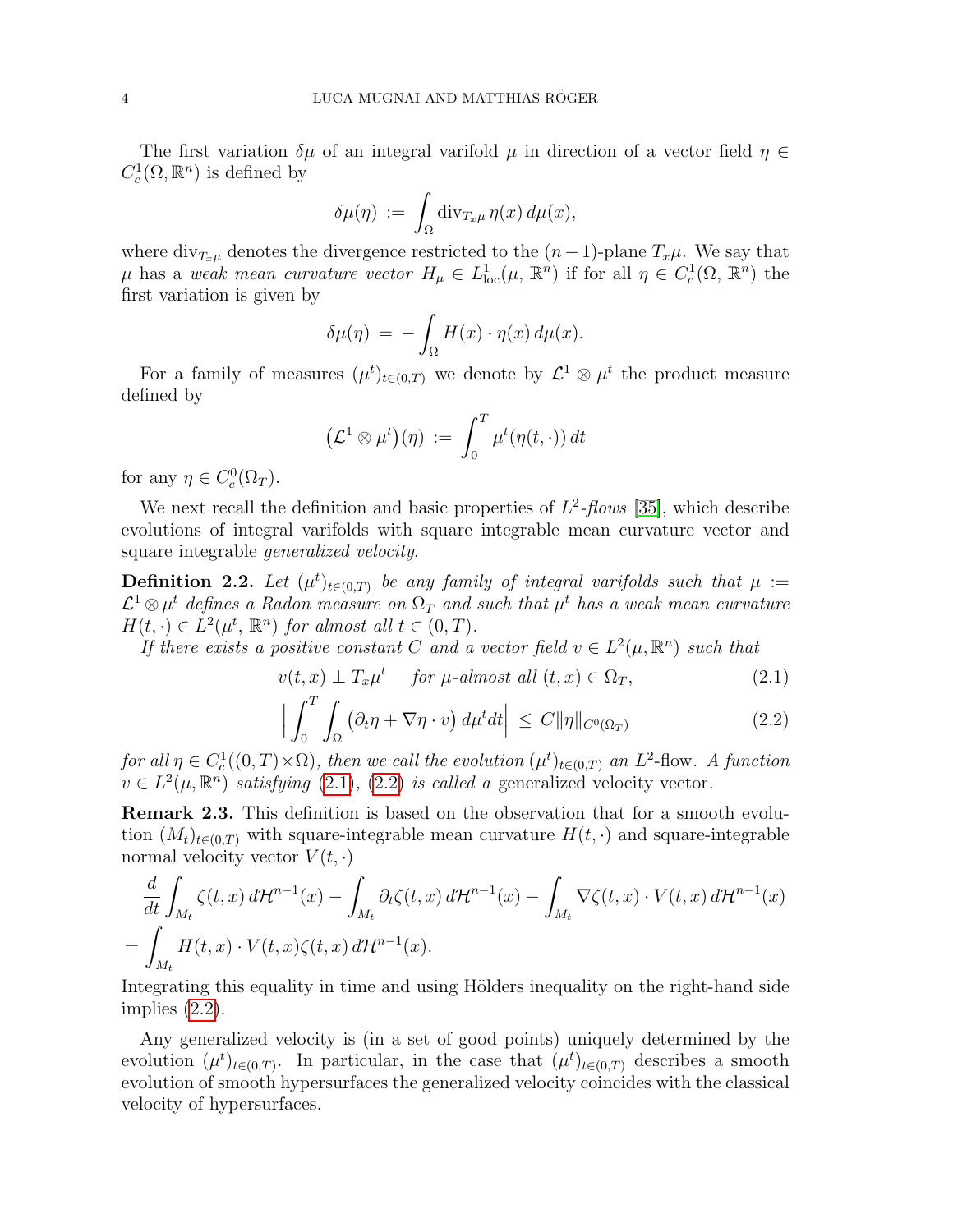**Proposition 2.4.** [\[35,](#page-24-4) Proposition 3.3] Let  $(\mu^t)_{t \in (0,T)}$  be an  $L^2$ -flow and set  $\mu :=$  $\mathcal{L}^1\otimes\mu^t$ . Let  $v\in L^2(\mu,\mathbb{R}^n)$  be a generalized velocity field in the sense of Definition [2.2.](#page-5-2) Then

<span id="page-6-1"></span>
$$
\begin{pmatrix} 1 \\ v(t_0, x_0) \end{pmatrix} \in T_{(t_0, x_0)} \mu \tag{2.3}
$$

holds in  $\mu$ -almost all points  $(t_0, x_0) \in \Omega_T$  where the tangential plane of  $\mu$  exists. The evolution  $(\mu^t)_{t \in (0,T)}$  uniquely determines v in all points  $(t_0, x_0) \in \Omega_T$  where both tangential planes  $T_{(t_0,x_0)}\mu$  and  $T_{x_0}\mu^{t_0}$  exist.

We next define on the level of phase field approximation *diffuse surface area mea*sures.

**Definition 2.5.** For  $\varepsilon > 0$ ,  $t \in (0, T)$  define a Radon measures  $\mu_{\varepsilon}^{t}$  on  $\Omega$ ,

$$
\mu_{\varepsilon}^{t} := \left(\frac{\varepsilon}{2} |\nabla u_{\varepsilon}|^{2}(t,\cdot) + \frac{1}{\varepsilon} W(u_{\varepsilon}(t,\cdot))\right) \mathcal{L}^{n},\tag{2.4}
$$

and for  $\varepsilon > 0$  Radon measures  $\mu_{\varepsilon}$  on  $\Omega_T$ ,

$$
\mu_{\varepsilon} := \left(\frac{\varepsilon}{2} |\nabla u_{\varepsilon}|^2 + \frac{1}{\varepsilon} W(u_{\varepsilon})\right) \mathcal{L}^{n+1}.
$$
\n(2.5)

We will show, that the surface area measures  $\mu_{\varepsilon}^{t}$  converge in the limit  $\varepsilon \to 0$  to an  $L^2$ -flow.

To the diffuse surface energy measures  $\mu_{\varepsilon}^{t}$  we associate a normal direction  $\nu_{\varepsilon}(t, \cdot),$ varifolds  $V_{\varepsilon}^t$ , and Radon measures  $\tilde{\mu}_{\varepsilon}$ , respectively, defined by

$$
\nu_{\varepsilon} := \begin{cases} \frac{\nabla u_{\varepsilon}}{|\nabla u_{\varepsilon}|} & \text{if } |\nabla u_{\varepsilon}| > 0, \\ \vec{e_1} & \text{else,} \end{cases}
$$
 (2.6)

$$
V_{\varepsilon}^{t}(\eta) := \int_{\Omega} \eta(x, \nu_{\varepsilon}(t, x)^{\perp}) d\mu_{\varepsilon}^{t}(x) \qquad \text{for } \eta \in C_{c}^{0}(\Omega \times G_{n,n-1}), \tag{2.7}
$$

$$
\tilde{\mu}_{\varepsilon} := \varepsilon |\nabla u_{\varepsilon}|^2 \mathcal{L}^{n+1}.
$$
\n(2.8)

#### <span id="page-6-6"></span><span id="page-6-5"></span>3. Main results

<span id="page-6-4"></span><span id="page-6-0"></span>**Theorem 3.1.** Let  $n = 2, 3$  and let  $(u_{\varepsilon})_{\varepsilon>0}$ ,  $(g_{\varepsilon})_{\varepsilon>0}$ , and  $(u_{\varepsilon}^0)_{\varepsilon>0}$  be given such that  $(1.1)-(1.4)$  $(1.1)-(1.4)$  $(1.1)-(1.4)$  holds, and such that

<span id="page-6-3"></span><span id="page-6-2"></span>
$$
\sup_{\varepsilon>0} \mu_{\varepsilon}^{0}(\Omega) =: \Lambda_{0} < +\infty.
$$
\n(3.1)

Then there exists a subsequence  $\varepsilon \to 0$ , a phase indicator function  $u \in BV(\Omega_T) \cap$  $L^{\infty}(0,T;BV(\Omega;\{-1,1\}),$  an  $L^2$ -flow  $(c_0^{-1}\mu^t)_{t\in(0,T)}$ , and a vector-field  $g \in L^2(\mu;\mathbb{R}^n)$ such that the following properties hold:

(1) Convergence of phase fields

$$
u_{\varepsilon} \to u \qquad in \ L^{1}(\Omega_{T}), \tag{3.2}
$$

$$
u_{\varepsilon}(t,\cdot) \to u(t,\cdot) \qquad \text{in } L^1(\Omega) \text{ for all } t \in [0,T]. \tag{3.3}
$$

Moreover,  $u \in C^{0,\frac{1}{2}}([0,T], L^1(\Omega)).$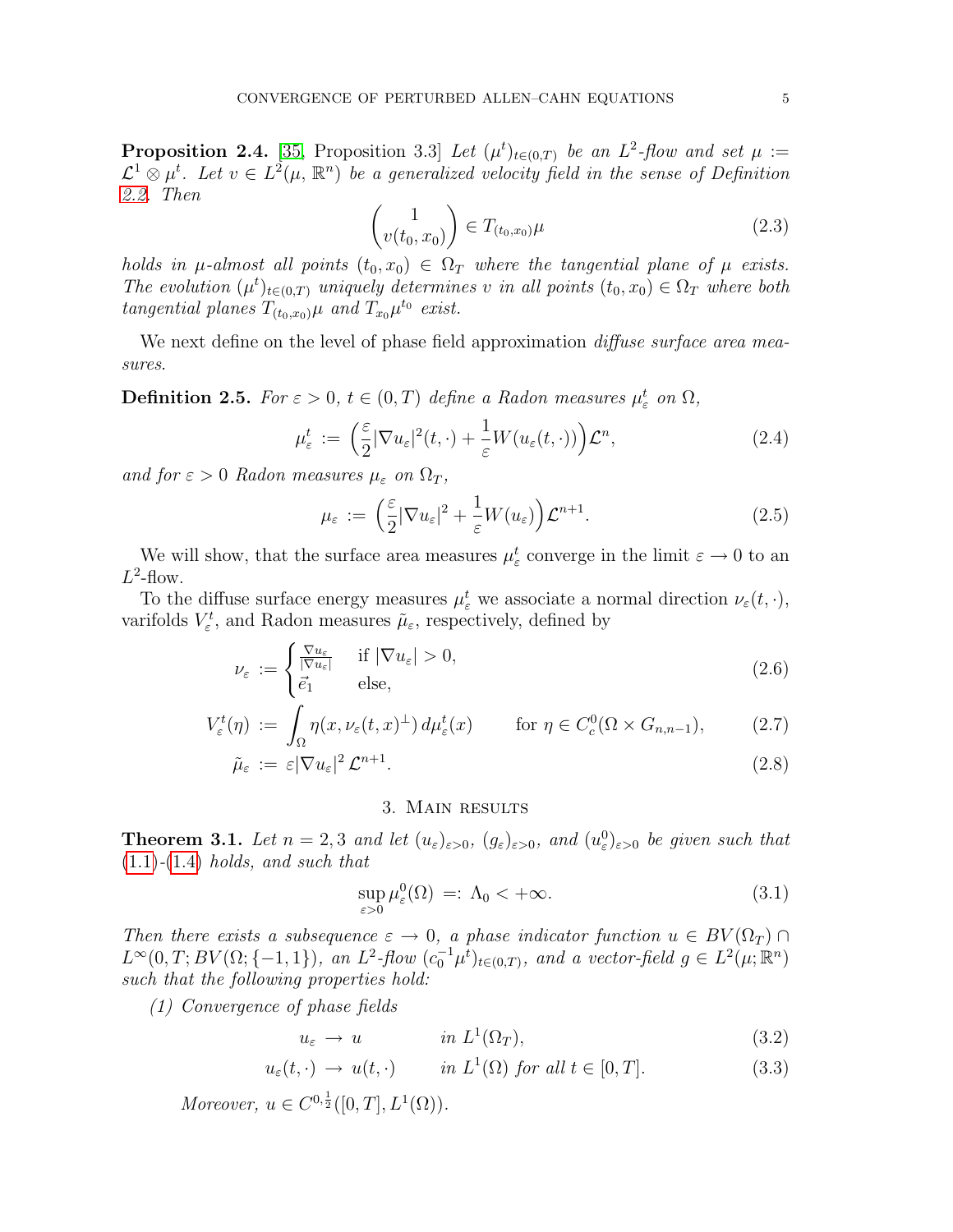(2) Convergence of diffuse surface area measures

$$
\mu_{\varepsilon} \to \mu \qquad \qquad as \, Radon-measures \, on \, \Omega_T, \tag{3.4}
$$

$$
\mu_{\varepsilon}^{t} \to \mu^{t} \qquad \text{for all } t \in [0, T], \text{ as Radon measures on } \Omega, \tag{3.5}
$$

$$
\mu^t \ge \frac{c_0}{2} |\nabla u(t, \cdot)|. \tag{3.6}
$$

(3) Convergence of force fields

$$
\lim_{\varepsilon \to 0} \int_{\Omega_T} -\eta \cdot \nabla u_{\varepsilon} g_{\varepsilon} \, dx \, dt = \int_{\Omega_T} \eta \cdot g \, d\mu \tag{3.7}
$$

holds for all  $\eta \in C_c^0(\Omega_T)$ .

(4) Motion law.

<span id="page-7-4"></span><span id="page-7-3"></span><span id="page-7-2"></span><span id="page-7-1"></span><span id="page-7-0"></span>
$$
v = H + g \tag{3.8}
$$

holds  $\mu$ -almost everywhere, where  $H(t, \cdot)$  denotes the weak mean curvature of  $\mu^t$  and where v denotes the generalized velocity of  $(\mu^t)_{t\in(0,T)}$  in the sense of Definition [2.2.](#page-5-2)

Remark 3.2. Our formulation of forced mean curvature flow can be understood as a generalized formulation of forced mean curvature flow for phase boundaries. In particular, H, v, and g restricted to the phase interface  $\partial^* \{u = 1\}$  are a property of u and do not depend on  $\mu$ . In fact, by [\[35,](#page-24-4) Proposition 4.5] we know that  $V := v \cdot \frac{\nabla u}{\nabla u}$  $|\nabla u|$ belongs to  $L^1(|\nabla u|)$  and that for every  $\eta \in C_c^1(\Omega_T)$ 

$$
\int_0^T \int_{\Omega} V(t, \cdot) \eta(t, \cdot) d|\nabla u(t, \cdot)| dt = - \int_0^T \int_{\Omega} u(t, x) \partial_t \eta(t, x) dx dt,
$$

holds. By [\(2.3\)](#page-6-1) and the rectifiability of  $\partial^*\{u=1\}$  we conclude that V is  $\mathcal{H}^n$ -almost everywhere on  $\partial^*\{u=1\}$  uniquely determined by u. Moreover, by [\[31\]](#page-23-14) we have that  $H(t, \cdot)$  restricted to  $\partial^*\{u(t, \cdot) = 1\}$  is  $\mathcal{H}^{n-1}$ -almost everywhere uniquely determined by  $u(t, \cdot)$ . Therefore [\(3.8\)](#page-7-0) shows that also g restricted to  $\partial^*\{u=1\}$  is a property of  $u$ .

<span id="page-7-5"></span>**Remark 3.3.** Our main results hold also if  $\Omega$  is unbounded, with the only change that the limiting phase field u does not belong to  $L^1(\Omega_T)$  but for all  $D \in \Omega$  to  $L^1((0,T)\times D)$  and that the convergence in [\(3.2\)](#page-6-2), [\(3.3\)](#page-6-3) is for all  $D \in \Omega$  in  $L^1((0,T)\times D)$ D) and  $L^1(D)$ , respectively. To obtain the corresponding compactness properties, in Proposition [4.2](#page-9-0) we use in the case that  $\Omega$  is bounded the Modica–Mortola result [\[33\]](#page-24-7) on the Gamma convergence of the diffuse area. If  $\Omega$  is unbounded one uses the Gamma convergence with respect to the  $L^1_{loc}$  topology [\[14\]](#page-23-15) instead.

#### 4. Proof of Theorem [3.1](#page-6-4)

At several instances we will pass to subsequences  $\varepsilon \to 0$  without relabelling. Many arguments are from [\[35\]](#page-24-4); to make the paper self-consistent we give in any case at least a sketch of proof.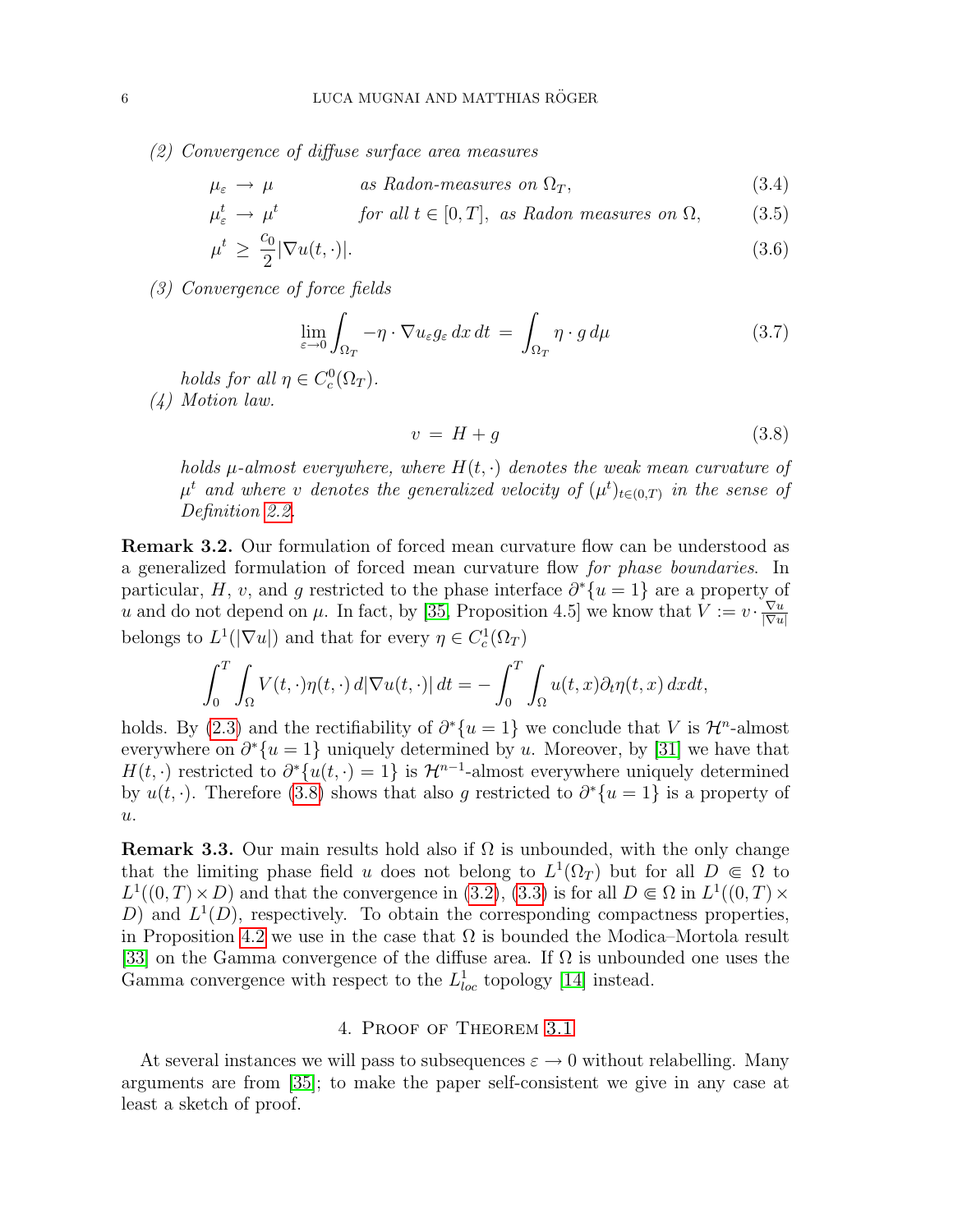4.1. Uniform estimates. By our assumption [\(1.4\)](#page-2-2) we have a uniform bound on the action functional for the sequence  $(u_{\varepsilon})_{\varepsilon>0}$ , i.e.

$$
\mathcal{S}_{\varepsilon}(u_{\varepsilon})\,=\,\int_{\Omega_T}\Big(\sqrt{\varepsilon}\partial_t u+\frac{1}{\sqrt{\varepsilon}}\big(-\varepsilon\Delta u+\frac{1}{\varepsilon}W'(u)\big)\Big)^2\,dx\,dt\,=\,\int_{\Omega_T}\frac{1}{\varepsilon}g_{\varepsilon}^2\,dxdt\,\leq\,\Lambda.
$$

In particular all results from [\[35\]](#page-24-4) apply. We next prove uniform bounds for the surface area and for diffuse analog of the velocity and mean curvature. We denote by  $w_{\varepsilon}$  the *chemical potential*, that is the  $L^2$ -gradient of the diffuse surface energy,

$$
w_{\varepsilon} \, := \, -\varepsilon \Delta u_{\varepsilon} + \frac{1}{\varepsilon} W'(u_{\varepsilon}).
$$

¿From [\(1.3\)](#page-2-3), [\(1.4\)](#page-2-2) we deduce that for any  $0 \le t_0 \le T$ 

$$
\Lambda \geq \int_0^{t_0} \int_{\Omega} \frac{1}{\varepsilon} \Big( \varepsilon \partial_t u_{\varepsilon} + w_{\varepsilon} \Big)^2 dx dt
$$
  
= 
$$
\int_0^{t_0} \int_{\Omega} \Big( \varepsilon (\partial_t u_{\varepsilon})^2 + \frac{1}{\varepsilon} w_{\varepsilon}^2 \Big) dx dt + 2E_{\varepsilon} (u_{\varepsilon}(t_0, \cdot)) - 2E_{\varepsilon} (u_{\varepsilon}(0, \cdot)),
$$

which, by  $(1.4)$  and  $(3.1)$ , yields that

$$
\int_{\Omega_T} \left( \varepsilon (\partial_t u_\varepsilon)^2 + \frac{1}{\varepsilon} w_\varepsilon^2 \right) dx dt \le \Lambda + 2\Lambda_0,
$$
\n(4.1)

<span id="page-8-1"></span><span id="page-8-0"></span>
$$
\max_{0 \le t \le T} E_{\varepsilon}(u_{\varepsilon}(t, \cdot)) \le \frac{1}{2}\Lambda + \Lambda_0. \tag{4.2}
$$

We next derive an estimate on the change of the diffuse surface area measures in time.

<span id="page-8-5"></span>**Lemma 4.1.** There exists 
$$
C = C(\Lambda, \Lambda_0)
$$
 such that for all  $\psi \in C^1(\overline{\Omega})$   

$$
\int_0^T |\partial_t \mu_{\varepsilon}^t(\psi)| dt \leq C ||\psi||_{C^1(\overline{\Omega})}.
$$
 (4.3)

Proof. Using [\(1.3\)](#page-2-3) we compute that

$$
2\partial_t \mu_{\varepsilon}^t(\psi) = \int_{\Omega} \frac{1}{\varepsilon} g_{\varepsilon}(t, x)^2 \psi(x) dx - \int_{\Omega} \left( \varepsilon (\partial_t u_{\varepsilon})^2 + \frac{1}{\varepsilon} w_{\varepsilon}^2 \right) (t, x) \psi(x) dx - 2 \int_{\Omega} \varepsilon \nabla \psi(x) \cdot \partial_t u_{\varepsilon}(t, x) \nabla u_{\varepsilon}(t, x) dx.
$$
 (4.4)

By  $(4.1)$ ,  $(4.2)$  we obtain

$$
\left|2\int_{\Omega_T} \varepsilon \nabla \psi \cdot \partial_t u_\varepsilon \nabla u_\varepsilon dxdt\right| \leq \int_{\Omega_T} |\nabla \psi| \left(\varepsilon (\partial_t u_\varepsilon)^2 + \varepsilon |\nabla u_\varepsilon|^2 \right) dxdt
$$
  

$$
\leq C(\Lambda, \Lambda_0, T) ||\nabla \psi||_{C^0(\overline{\Omega})}
$$
(4.5)

and deduce from [\(1.4\)](#page-2-2), [\(4.1\)](#page-8-0), [\(4.4\)](#page-8-2), [\(4.5\)](#page-8-3) that

$$
\int_0^T |\partial_t \mu_{\varepsilon}^t(\psi)| dt \le C(\Lambda, \Lambda_0, T) \Big( \|\psi\|_{C^0(\overline{\Omega})} + \|\nabla \psi\|_{C^0(\overline{\Omega})} \Big),
$$
  
which proves (4.3).

<span id="page-8-4"></span><span id="page-8-3"></span><span id="page-8-2"></span>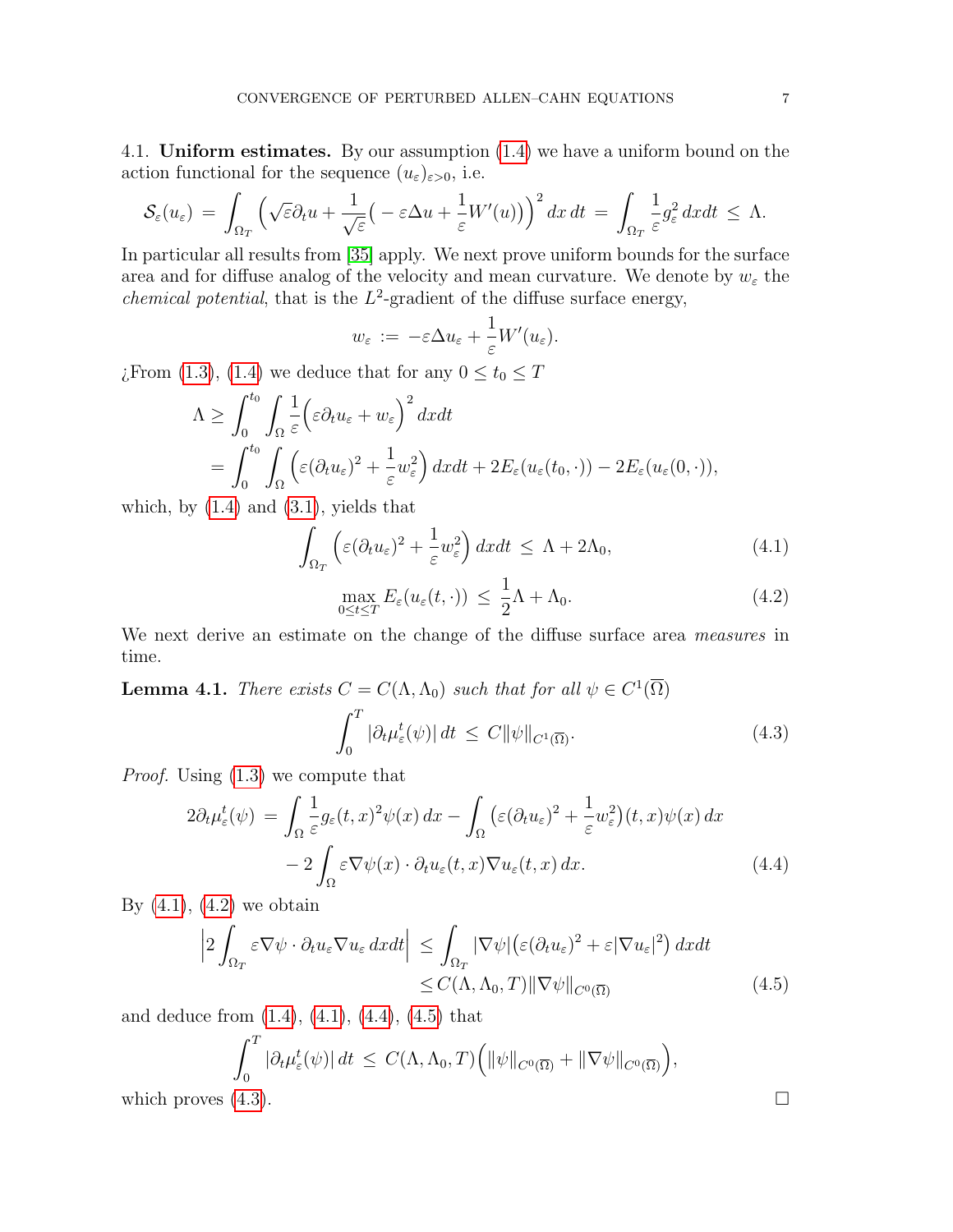#### <span id="page-9-0"></span>4.2. Convergence of phase fields and diffuse surface area measures.

**Proposition 4.2.** There exists a subsequence  $\varepsilon \to 0$  and a phase indicator function  $u \in BV(\Omega_T, \{-1, 1\}) \cap L^{\infty}(0,T; BV(\Omega))$  such that  $(3.2), (3.3)$  $(3.2), (3.3)$  $(3.2), (3.3)$  hold. Moreover  $u \in$  $C^{0,1/2}(0,T;L^1(\Omega)).$ 

*Proof.* By  $(4.1)$ ,  $(4.2)$  we can apply the compactness and lower bound from Modica and Mortola [\[33,](#page-24-7) [32\]](#page-24-8) in the time-space domain and obtain the existence of  $u \in BV(\Omega_T, \{-1, 1\})$  such that  $(3.2)$  holds for a subsequence  $\varepsilon \to 0$  and such that  $u_{\varepsilon}(t, \cdot) \to u(t, \cdot)$  for almost all  $t \in (0, T)$ . Next we apply again [\[33,](#page-24-7) [32\]](#page-24-8) and we obtain from [\(4.2\)](#page-8-1) that  $u(t, \cdot) \in BV(\Omega)$  with uniformly bounded BV-norm. Moreover, for the function

<span id="page-9-2"></span>
$$
G(r) := \int_0^r \sqrt{2W(s)} \, ds \tag{4.6}
$$

and almost all  $t \in (0,T)$  we have  $G(u_\varepsilon(t,\cdot)) \to \frac{c_0}{2}u(t,\cdot)$  and hence for almost all  $t_{1}, t_{2}$ 

$$
\frac{c_0}{2} \int_{\Omega} |u(t_1, x) - u(t_2, x)| dx = \lim_{\varepsilon \to 0} \int_{\Omega} |G(u_{\varepsilon}(t_1, x)) - G(u_{\varepsilon}(t_2, x))| dx
$$
  
\n
$$
= \int_{\Omega} \left| \int_{t_1}^{t_2} \partial_{\tau} G(u_{\varepsilon}(\tau, x)) d\tau \right| dx
$$
  
\n
$$
= \int_{\Omega} \left| \int_{t_1}^{t_2} \partial_{\tau} u_{\varepsilon}(\tau, x) \sqrt{2W(u_{\varepsilon}(\tau, x))} d\tau \right| dx
$$
  
\n
$$
\leq \left( \int_{\Omega_T} \varepsilon (\partial_{\tau} u_{\varepsilon}(\tau, x))^2 dx d\tau \right)^{1/2} \left| \int_{t_1}^{t_2} \int_{\Omega} \frac{2}{\varepsilon} W(u_{\varepsilon}(t, x)) dx dt \right|^{1/2}
$$
  
\n
$$
\leq \sqrt{|t_1 - t_2|} C(\Lambda, \Lambda_0, T),
$$

where we have used [\(4.1\)](#page-8-0), [\(4.2\)](#page-8-1). This shows that u can be extended to  $u \in$  $C^{0,1/2}([0,T], L^1(\Omega))$ . Then we also obtain  $u_{\varepsilon}(t, \cdot) \to u(t, \cdot)$  for all  $t \in (0,T)$ .

We next prove the convergence of the surface area measures  $\mu_{\varepsilon}$  and  $\mu_{\varepsilon}^{t}$  for almost all times.

**Proposition 4.3.** There exists a subsequence  $\varepsilon \to 0$  and Radon measures  $\mu^t, t \in$  $[0, T]$ , such that  $(3.5)$ ,  $(3.6)$  hold, such that

$$
\mu_{\varepsilon} \to \mu
$$
 as Radon measures on  $\Omega_T$ ,  $\mu = \mathcal{L}^1 \otimes \mu^t$ , (4.7)

and such that for all  $\psi \in C^1(\overline{\Omega})$  the function

<span id="page-9-1"></span>
$$
t \mapsto \mu^t(\psi) \quad \text{ is of bounded variation in } (0, T). \tag{4.8}
$$

*Proof.* [\[35,](#page-24-4) Proposition 4.2] By [\(4.2\)](#page-8-1) we see that  $\mu_{\varepsilon}$  is uniformly bounded. Therefore we can select a subsequence  $\varepsilon \to 0$  such that  $\mu_{\varepsilon} \to \mu$  for a Radon-measures  $\mu$  on  $\Omega_T$ . Choose next a countable family  $(\psi_i)_{i\in\mathbb{N}} \subset C^1(\overline{\Omega})$  which is dense in  $C^0(\overline{\Omega})$ . By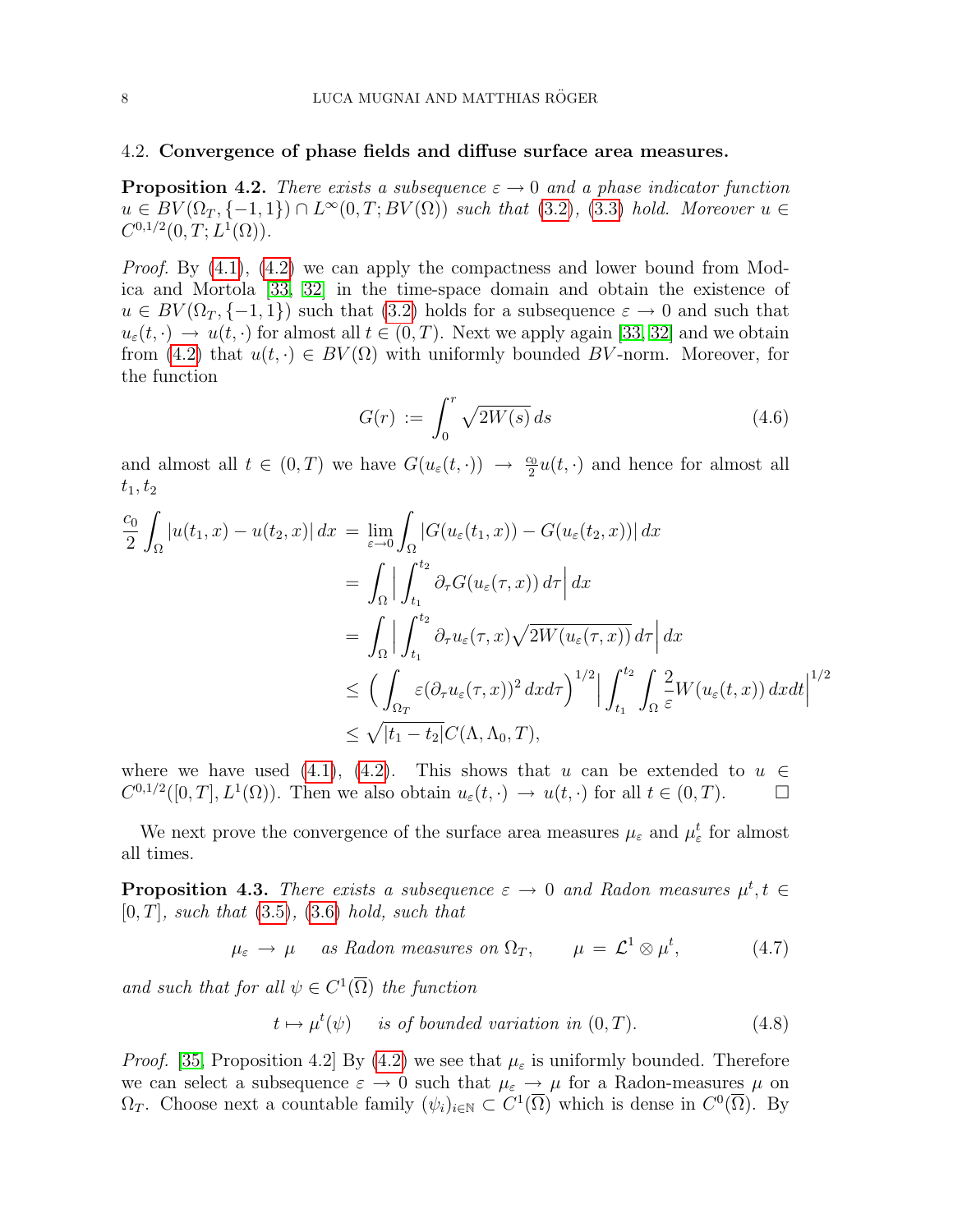Lemma [4.1](#page-8-5) and a diagonal-sequence argument there exists a subsequence  $\varepsilon \to 0$  such that for all  $i \in \mathbb{N}$  and almost all  $t \in (0, T)$ 

<span id="page-10-0"></span>
$$
m_i(t) := \lim_{\varepsilon \to 0} \mu_{\varepsilon}^t(\psi_i) \text{ exists and } (4.9)
$$

$$
t \mapsto m_i(t) \text{ is of bounded variation on } (0, T). \tag{4.10}
$$

Next it is possible to extend  $(4.9)$  to the co-countable subset of  $[0, T]$  where none of the functions  $m_i$  has a jump. In a second step we can pass to a subsequence such that [\(4.9\)](#page-10-0) holds for all  $t \in [0, T]$ . Taking now an arbitrary  $t \in [0, T]$  by [\(4.2\)](#page-8-1) there exists a subsequence  $\varepsilon \to 0$  such that

<span id="page-10-1"></span>
$$
\mu^t := \lim_{\varepsilon \to 0} \mu^t_{\varepsilon} \quad \text{exists.} \tag{4.11}
$$

Hence  $\mu^t(\psi_i) = m_i(t)$  and since  $(\psi_i)_{i \in \mathbb{N}}$  is dense in  $C^0(\overline{\Omega})$  we can identify all limit points of  $(\mu_{\varepsilon}^t)_{\varepsilon>0}$  and obtain [\(4.11\)](#page-10-1) for the whole sequence above and for all  $t \in [0, T]$ , which proves  $(3.5)$ . Moreover, by  $[32]$  we have

$$
\lim_{\varepsilon \to 0} \mu_{\varepsilon}^t \ge \limsup_{\varepsilon \to 0} |\nabla G(u_{\varepsilon}(t, \cdot))| \ge |\nabla G(u(t, \cdot))| = \frac{c_0}{2} |\nabla u(t, \cdot)|.
$$

By the Dominated Convergence Theorem we conclude that for any  $\zeta \in C^0(\overline{\Omega_T})$ 

$$
\int_{\Omega_T} \zeta \, d\mu = \lim_{\varepsilon \to 0} \int_{\Omega_T} \zeta \, d\mu_{\varepsilon} = \lim_{\varepsilon \to 0} \int_0^T \int_{\Omega} \zeta(t, x) \, d\mu_{\varepsilon}^t(x) \, dt = \int_0^T \int_{\Omega} \zeta(t, x) \, d\mu^t(x) \, dt,
$$

which implies that  $\mu$  decomposes as in [\(4.7\)](#page-9-1).

4.3. Integrality of the limit measures. One key result is that the limits  $\mu^t$  of the diffuse surface area measures are not just Radon measures but geometric objects in the sense of being, up to a constant, integer-rectifiable with a weak mean curvature  $H(t) \in L^2(\mu^t)$ . To derive this property we crucially use a compactness property and lower bound proved in [\[36\]](#page-24-3).

**Proposition 4.4.** For almost all  $t \in (0, T)$ 

$$
\frac{1}{c_0}\mu^t
$$
 is an integral  $(n-1)$ -varifold,  
 $\mu^t$  has weak mean curvature  $H(t, \cdot) \in L^2(\mu^t, \mathbb{R}^n)$ .

Moreover,

$$
\int_{\Omega_T} |H|^2 \, d\mu \le \liminf_{\varepsilon \to 0} \int_{\Omega_T} \frac{1}{\varepsilon} w_{\varepsilon}^2 \, dxdt < C(\Lambda, \Lambda_0) \tag{4.12}
$$

and for the Radon measures  $\tilde{\mu}_{\varepsilon}$  defined in [\(2.8\)](#page-6-6) we obtain that

<span id="page-10-4"></span><span id="page-10-3"></span><span id="page-10-2"></span>
$$
\tilde{\mu}_{\varepsilon} \to \mu \quad \text{as Radon measures on } \Omega_T. \tag{4.13}
$$

Finally we deduce that for all  $\eta \in C_c^0(\Omega, \mathbb{R}^n)$ 

$$
\lim_{\varepsilon \to 0} \int_{\Omega_T} \eta(t, x) \cdot w_{\varepsilon}(t, x) \nabla u_{\varepsilon}(t, x) \, dx dt = \int_{\Omega_T} \eta(t, x) \cdot H(t, x) \, d\mu(t, x). \tag{4.14}
$$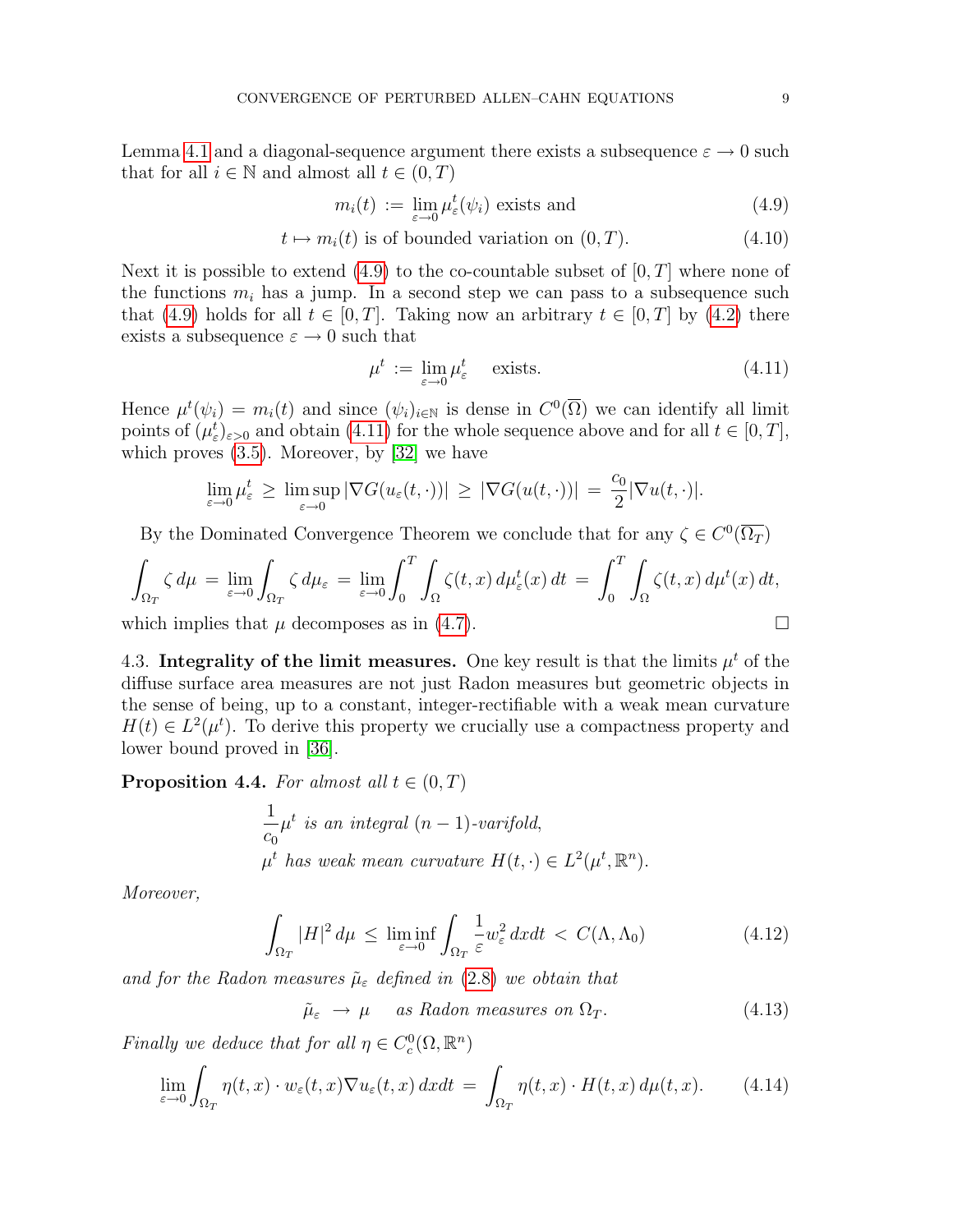Proof. By [\(4.1\)](#page-8-0), [\(4.2\)](#page-8-1) and Fatou's Lemma

<span id="page-11-0"></span>
$$
\liminf_{\varepsilon \to 0} \left( \mu_{\varepsilon}^t(\Omega) + \frac{1}{\varepsilon} \int_{\Omega} w_{\varepsilon}^2(x, t) \, dx \right) < +\infty,\tag{4.15}
$$

holds for  $\mathcal{L}^1$ -a.e.  $t \in (0,T)$ . For every  $t \in (0,T)$  such that  $(4.15)$  hold we can apply [\[36,](#page-24-3) Theorems 4.1 and 5.1, Proposition 4.9]. Hence there exists a subsequence  $\varepsilon_i \to 0$  ( $i \to \infty$ ) (that may depend on t) such that  $\mu_{\varepsilon_i}^t$  converge as Radon measures (by  $(3.5)$  the limit is given by  $\mu^t$ ), and such that

$$
\frac{1}{c_0}\mu^t \text{ is an integral variable with weak mean curvature } H(t, \cdot) \in L^2(\mu^t),
$$

$$
\int_{\Omega} |H(t, x)|^2 d\mu^t(x) \le \liminf_{\varepsilon \to 0} \frac{1}{\varepsilon} \int_{\Omega} w_{\varepsilon}(t, x)^2 dx. \tag{4.16}
$$

Moreover, for any subsequence  $\varepsilon_i \to 0$  ( $i \to \infty$ ) such that [\(4.15\)](#page-11-0) is satisfied by [\[36,](#page-24-3) Theorem 4.1, Proposition 4.9] we have

<span id="page-11-2"></span>
$$
V_{\varepsilon_i}^t \stackrel{i \to \infty}{\to} \mu^t \quad \text{as variables on } \Omega,\tag{4.17}
$$

$$
\frac{\varepsilon_i}{2} |\nabla u_{\varepsilon_i}(t, \cdot)|^2 - \frac{1}{\varepsilon_i} W(u_{\varepsilon_i}(t, \cdot)) \to 0 \quad \text{in } L^1(\Omega), \tag{4.18}
$$

and by [\[36,](#page-24-3) Proposition 4.10] for any  $\psi \in C_c^1(\Omega)$ 

$$
\lim_{i \to \infty} \int_{\Omega} \psi(x) \cdot w_{\varepsilon_i}(t, x) \nabla u_{\varepsilon_i}(t, x) dx = - \lim_{i \to \infty} \delta V_{\varepsilon_i}^t(\psi)
$$
\n
$$
= - \delta \mu^t(\psi) = \int_{\Omega} \psi(x) \cdot H(t, x) d\mu^t(x).
$$
\n(4.19)

By a refined version of Lebesgue's Dominated Convergence Theorem it follows [\[35,](#page-24-4) Proposition 6.1] that

$$
\frac{\varepsilon}{2} |\nabla u_{\varepsilon}|^2 - \frac{1}{\varepsilon} W(u_{\varepsilon}) \to 0 \quad \text{in } L^1(\Omega_T), \tag{4.20}
$$

$$
\int_{\Omega_T} \eta \cdot w_{\varepsilon} \nabla u_{\varepsilon} dxdt \to \int_{\Omega_T} \psi \cdot H d\mu. \tag{4.21}
$$

In particular we deduce  $(4.13)$  from  $(4.20)$  and  $(3.4)$  since

$$
\lim_{\varepsilon \to 0} \tilde{\mu}_{\varepsilon} = \lim_{\varepsilon \to 0} \left( \mu_{\varepsilon} + \left( \frac{\varepsilon}{2} |\nabla u_{\varepsilon}|^2 - \frac{1}{\varepsilon} W(u_{\varepsilon}) \right) \mathcal{L}^{n+1} \right) = \mu.
$$

Finally  $(4.12)$  follows from  $(4.16)$ , Fatous Lemma, and  $(4.1)$ .

<span id="page-11-3"></span><span id="page-11-1"></span>

#### 4.4. Existence of a generalized velocity.

**Lemma 4.5.** There exists a function  $v \in L^2(\mu, \mathbb{R}^n)$  such that

$$
\lim_{\varepsilon \to 0} \int_{\Omega_T} -\eta(t, x) \cdot \varepsilon \partial_t u_{\varepsilon}(t, x) \nabla u_{\varepsilon}(t, x) \, dx dt = \int_{\Omega_T} \eta(t, x) \cdot v(t, x) \, d\mu(t, x) \qquad (4.22)
$$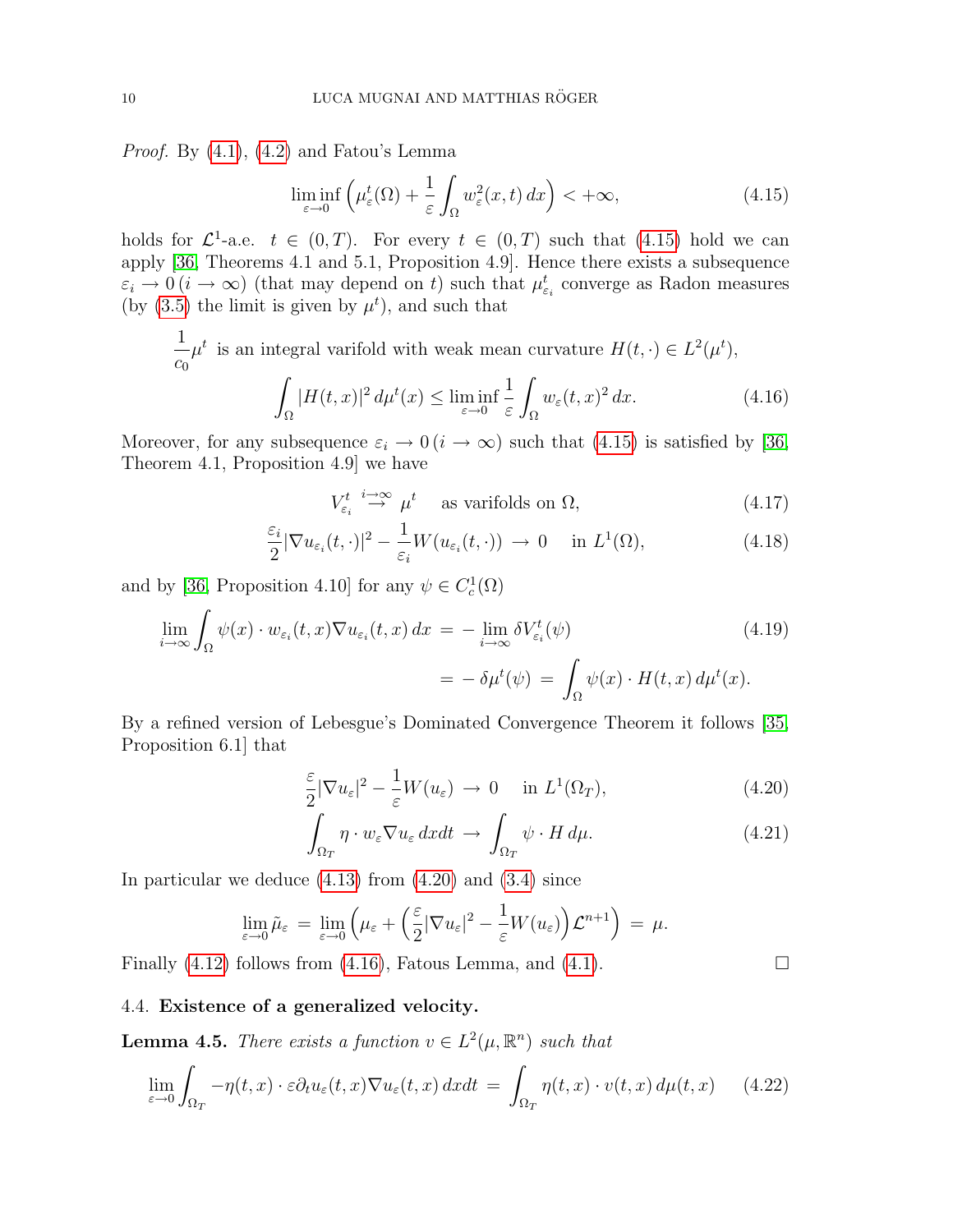for all  $\eta \in C_c^0(\Omega_T, \mathbb{R}^n)$ , and such that

<span id="page-12-0"></span>
$$
\int_{\Omega_T} |v|^2 \, d\mu \le \liminf_{\varepsilon \to 0} \int_{\Omega_T} \varepsilon (\partial_t u_\varepsilon)^2 \, dx dt. \tag{4.23}
$$

Moreover,  $(c_0^{-1}\mu^t)_{t\in(0,T)}$  is an  $L^2$ -flow with generalized velocity v in the sense of Definition [2.2.](#page-5-2)

Proof. We prove the lemma in three steps. *Step 1.* We define approximate velocity vectors  $v_{\varepsilon}: \Omega_T \to \mathbb{R}^n$  by

$$
v_{\varepsilon} := \begin{cases} -\frac{\partial_t u_{\varepsilon}}{|\nabla u_{\varepsilon}|} \frac{\nabla u_{\varepsilon}}{|\nabla u_{\varepsilon}|} & \text{if } |\nabla u_{\varepsilon}| \neq 0, \\ 0 & \text{otherwise.} \end{cases}
$$
(4.24)

and deduce from [\(4.1\)](#page-8-0) that

$$
\int_{\Omega_T} |v_{\varepsilon}|^2 d\tilde{\mu}_{\varepsilon} \le \int_{\Omega_T} \varepsilon (\partial_t u_{\varepsilon})^2 dx dt \le \Lambda + 2\Lambda_0. \tag{4.25}
$$

Therefore  $(\tilde{\mu}_{\varepsilon}, v_{\varepsilon})$  is a measure-function pair in the sense of [\[25\]](#page-23-16). By [\(4.13\)](#page-10-2) and [\[25,](#page-23-16) Theorem 4.4.2] we deduce that there exists a subsequence  $\varepsilon \to 0$  and a function  $v \in L^2(\mu, \mathbb{R}^n)$  verifying

$$
-\lim_{\varepsilon \to 0} \int_{\Omega_T} \eta \cdot \varepsilon \partial_t u_\varepsilon \nabla u_\varepsilon \, dx dt = \lim_{\varepsilon \to 0} \int_{\Omega_T} \eta \cdot v_\varepsilon \, d\tilde{\mu}_\varepsilon = \int_{\Omega_T} \eta \cdot v \, d\mu,
$$

for every  $\eta \in C_c^0(\Omega_T, \mathbb{R}^n)$ , which shows [\(4.23\)](#page-12-0). Step 2. We claim that  $(c_0^{-1}\mu^t)_{t\in(0,T)}$  is an  $L^2$ -flow with generalized velocity v. First we have to verify [\(2.1\)](#page-5-0). With this aim let

<span id="page-12-1"></span>
$$
P_{\varepsilon} := Id - \nu_{\varepsilon} \otimes \nu_{\varepsilon}.
$$

Moreover denote by  $P(t, x): \mathbb{R}^n \to T_x \mu^t \subset \mathbb{R}^n$  the orthogonal projection onto  $T_x \mu^t$ whenever this tangential plane exists, and set  $P(t, x)$  to be the orthogonal projection onto  $\vec{e}_1^{\perp} \subset \mathbb{R}^n$  otherwise. Equation [\(2.1\)](#page-5-0) follows from the identity

$$
\int_{\Omega_T} \eta(t,x) \cdot P(t,x) v(t,x) \, d\mu(t,x) = \lim_{\varepsilon \to 0} \int_{\Omega_T} \eta(t,x) \cdot P_{\varepsilon}(t,x) v_{\varepsilon}(t,x) \, d\tilde{\mu}_{\varepsilon}(t,x) = 0,
$$
\n(4.26)

which holds for all  $\eta \in C_c^0(\Omega_T)$ . The proof of this statement uses arguments from [\[34,](#page-24-9) Proposition 3.2. By the varifold convergence of  $V_{\varepsilon}^{t}$  and a Lebesgue-type argument one first obtains strong convergence (in the sense of [\[25\]](#page-23-16)) for the measure function pair  $(\tilde{\mu}_{\varepsilon}, P_{\varepsilon})$ . Furthermore, by [\(4.22\)](#page-11-3) we have weak convergence for the measure function pair  $(\tilde{\mu}_{\varepsilon}, v_{\varepsilon})$  and [\(4.26\)](#page-12-1) follows, see [\[35,](#page-24-4) Lemma 6.3] for details.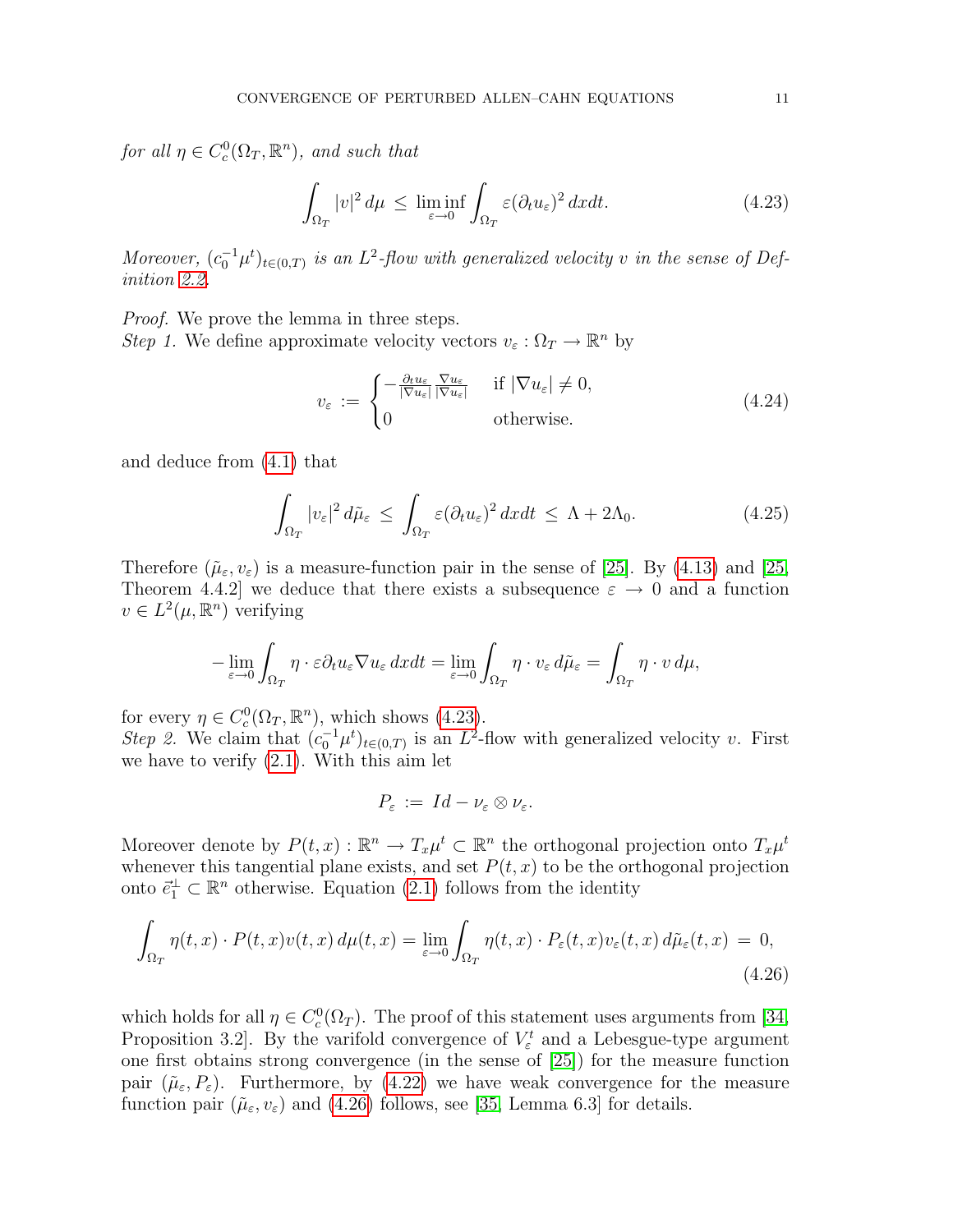Step 3. In order to conclude we have to prove that  $(2.2)$  holds. By similar calculation as in [\(4.4\)](#page-8-2) we compute that for any  $\eta \in C_c^1(\Omega_T)$ ,

$$
2\partial_t \mu_{\varepsilon}^t(\eta(t,\cdot)) = \int_{\Omega} \frac{1}{\varepsilon} g_{\varepsilon}(t,x)^2 \eta(t,x) dx - \int_{\Omega} \left( \varepsilon (\partial_t u_{\varepsilon})^2 + \frac{1}{\varepsilon} w_{\varepsilon}^2 \right) (t,x) \eta(t,x) dx + 2 \int_{\Omega} \partial_t \eta(t,x) d\mu_{\varepsilon}^t(x) - 2 \int_{\Omega} \varepsilon \nabla \eta(t,x) \cdot \partial_t u_{\varepsilon}(t,x) \nabla u_{\varepsilon}(t,x) dx.
$$
\n(4.27)

Integrating this equality in time and using  $(1.4)$ ,  $(4.1)$  we deduce that

$$
\left| \int_{\Omega_T} \partial_t \eta(t, x) \, d\mu_{\varepsilon}(t, x) - \int_{\Omega_T} \varepsilon \nabla \eta(t, x) \cdot \partial_t u_{\varepsilon}(t, x) \nabla u_{\varepsilon}(t, x) \, dxdt \right|
$$
\n
$$
\leq C(\Lambda, \Lambda_0) \|\eta\|_{C^0(\Omega_T)}.
$$
\n(4.28)

Due to  $(3.4)$  and  $(4.22)$  this implies  $(2.2)$ .

4.5. Convergence to forced mean curvature flow. We are now ready to pass to the limit  $\varepsilon \to 0$  in [\(1.1\)](#page-2-0).

<span id="page-13-5"></span>**Proposition 4.6.** There exists a subsequence  $\varepsilon \to 0$  and a function  $g \in L^2(\mu, \mathbb{R}^n)$ such that

<span id="page-13-4"></span><span id="page-13-1"></span>
$$
\lim_{\varepsilon \to 0} \int_{\Omega_T} -\eta \cdot \nabla u_{\varepsilon} g_{\varepsilon} \, dx \, dt = \int_{\Omega_T} \eta \cdot g \, d\mu \tag{4.29}
$$

for all  $\eta \in C_c^0(\Omega, \mathbb{R}^n)$  and

$$
\int_{\Omega_T} |g|^2 \, d\mu \le \liminf_{\varepsilon \to 0} \int_{\Omega_T} \frac{1}{\varepsilon} g_{\varepsilon}^2(x, t) \, dx dt. \tag{4.30}
$$

Moreover  $(\mu^t)_{t \in (0,T)}$  and g satisfy

<span id="page-13-2"></span><span id="page-13-0"></span>
$$
\int_{\Omega_T} \eta \cdot v \, d\mu = \int_{\Omega_T} \eta \cdot (H + g) \, d\mu \tag{4.31}
$$

for all  $\eta \in C_c^0(\Omega, \mathbb{R}^n)$ , which implies [\(3.8\)](#page-7-0). Finally the energy inequality

$$
-\int_{\Omega_T} \partial_t \zeta \, d\mu \le \int_{\Omega_T} v \cdot \nabla \zeta \, d\mu - \frac{1}{2} \int_{\Omega_T} (|v|^2 + |H|^2) \zeta \, d\mu
$$
  
 
$$
+\frac{1}{2} \|\zeta\|_{C^0(\Omega_T)} \liminf_{\varepsilon \to 0} \int_{\Omega_T} \frac{1}{\varepsilon} g_{\varepsilon}^2 \, dxdt. \tag{4.32}
$$

holds for all  $\zeta \in C_c^1(\Omega_T)$  with  $\zeta \geq 0$ .

*Proof. i*. From  $(1.4)$  we deduce that

<span id="page-13-3"></span>
$$
\vec{g}_{\varepsilon} \, := \, - \frac{g_{\varepsilon}}{\varepsilon |\nabla u_{\varepsilon}|} \nu_{\varepsilon}
$$

satsifies for all  $\varepsilon > 0$ 

$$
\int_{\Omega_T} |\vec{g}_{\varepsilon}|^2 d\tilde{\mu}_{\varepsilon} \leq \int_{\Omega_T} \frac{1}{\varepsilon} g_{\varepsilon}^2 dx dt \leq \Lambda.
$$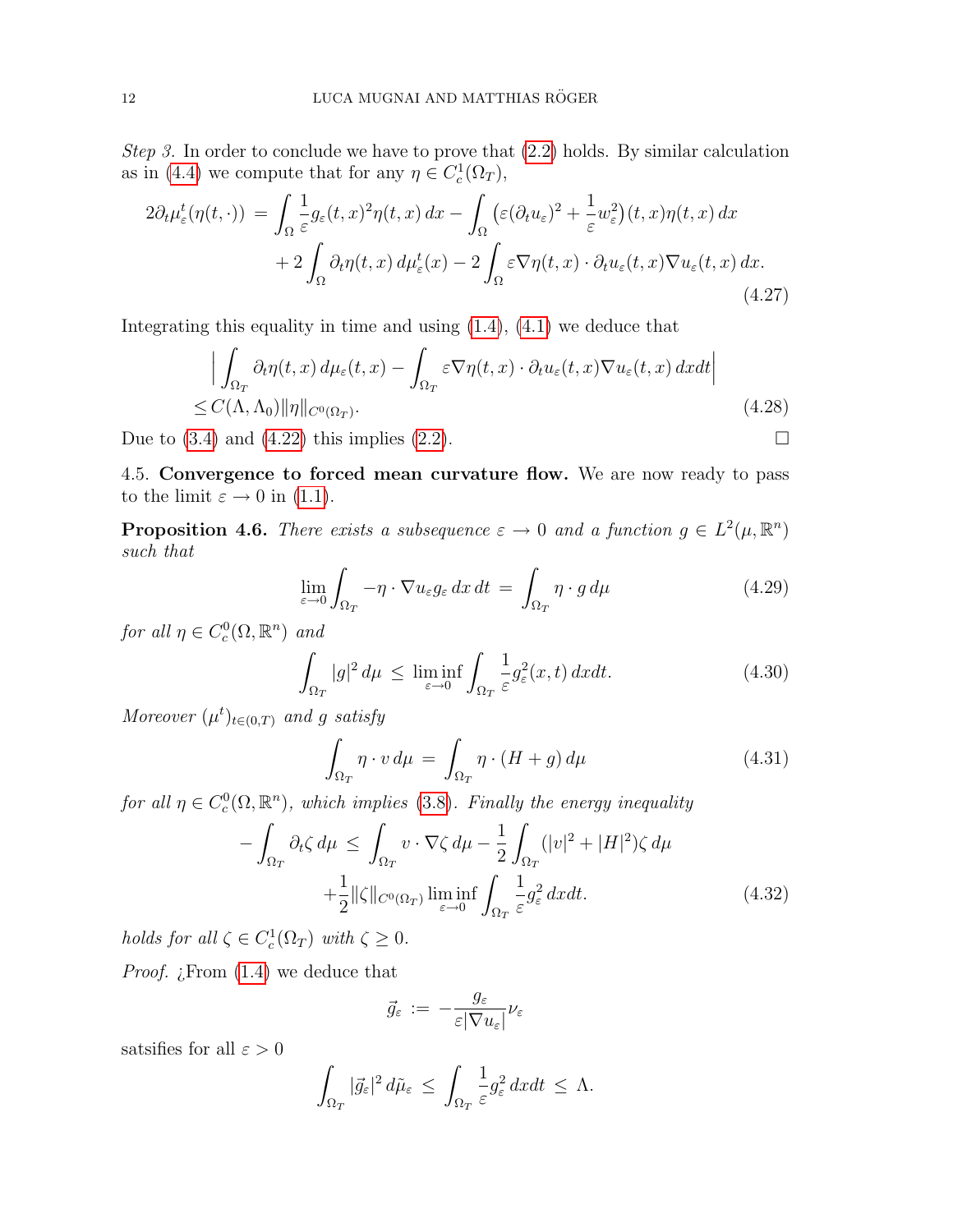Since  $\tilde{\mu}_{\varepsilon} \to \mu$  by [\(4.13\)](#page-10-2) we deduce from [\[25\]](#page-23-16) the existence of a subsequence  $\varepsilon \to 0$ and of  $g \in L^2(\mu)$  such that  $(4.30)$  and

$$
\lim_{\varepsilon \to 0} \int_{\Omega_T} \eta \cdot \vec{g}_{\varepsilon} \, d\tilde{\mu}_{\varepsilon} = \int_{\Omega_T} \eta \cdot g \, d\mu \quad \text{for all } \eta \in C_c^0(\Omega_T)
$$

holds. By the definition of  $\tilde{\mu}_{\varepsilon}$  and  $\vec{g}_{\varepsilon}$  this is equivalent to [\(4.29\)](#page-13-1). Multiplying [\(1.1\)](#page-2-0) with  $-\eta \cdot \nabla u_{\varepsilon}$  and integrating yields

$$
\int_{\Omega_T} -\eta \cdot \varepsilon \partial_t u_\varepsilon \nabla u_\varepsilon dxdt = \int_{\Omega_T} \eta \cdot \nabla u_\varepsilon w_\varepsilon - \eta \cdot g_\varepsilon \nabla u_\varepsilon dxdt.
$$

Using [\(4.14\)](#page-10-4), [\(4.22\)](#page-11-3), [\(4.29\)](#page-13-1) we can pass to the limit  $\varepsilon \to 0$  in this equation and arrive at [\(4.31\)](#page-13-2).

To prove [\(4.32\)](#page-13-3) we rewrite [\(4.27\)](#page-13-4) and integrate in time to obtain

$$
\int_{\Omega_T} -\partial_t \zeta \, d\mu_{\varepsilon} = -\int_{\Omega} \varepsilon \nabla \zeta(t, x) \cdot \partial_t u_{\varepsilon}(t, x) \nabla u_{\varepsilon}(t, x) \, dxdt \n- \frac{1}{2} \int_{\Omega_T} \zeta \Big( \varepsilon (\partial_t u_{\varepsilon})^2 + \frac{1}{\varepsilon} w_{\varepsilon}^2 \Big) \, dxdt + \int_{\Omega_T} \frac{1}{2\varepsilon} g_{\varepsilon}^2 \zeta \, dxdt.
$$

By  $(3.4)$ ,  $(4.22)$ , and  $(4.12)$ ,  $(4.23)$  we then deduce  $(4.32)$ .

<span id="page-14-2"></span><span id="page-14-0"></span>
$$
\overline{a}
$$

#### 5. Applications

5.1. Small perturbations of the Allen–Cahn equation and motion by mean curvature. For 'small perturbations' of the Allen–Cahn equation in the sense that

$$
\int_{\Omega_T} \frac{1}{\varepsilon} g_{\varepsilon}^2(t, x) \, dxdt \to 0 \quad \text{as } \varepsilon \to 0 \tag{5.1}
$$

Theorem [3.1](#page-6-4) implies that we obtain motion by mean curvature in the limit. This shows a stability of the convergence of the Allen–Cahn equation to mean curvature flow. In fact, we obtain here the convergence to an *enhanced motion* in the sense of Ilmanen [\[28\]](#page-23-17).

**Proposition 5.1.** Assume that [\(1.1\)](#page-2-0)-[\(1.3\)](#page-2-3) hold, and that the perturbations  $(g_{\varepsilon})_{\varepsilon>0}$ satisfy  $(5.1)$ . Then the conclusions of Theorem [3.1](#page-6-4) hold with  $g = 0$ . Moreover,  $(\mu^t)_{t \in (0,T)}$  is a Brakke motion. If we in addition assume that the initial data are well-prepared, in the sense that

<span id="page-14-1"></span>
$$
\lim_{\varepsilon \to 0} \mu_{\varepsilon}^0 \to \frac{c_0}{2} |\nabla u(0, \cdot)|, \tag{5.2}
$$

then the  $L^2$ -flow  $(\frac{1}{c}$  $\frac{1}{c_0}\mu^t)_{t\in(0,T)}$  together with the current associated to  $\partial^*\{u=1\}$  is an enhanced motion in the sense of [\[28\]](#page-23-17) with initial condition  $\partial^*{u(0, \cdot) = 1}$ .

*Proof.* By [\(5.1\)](#page-14-0) we can apply Theorem [3.1](#page-6-4) and by [\(4.30\)](#page-13-0) we obtain that  $q = 0$ . From [\(4.32\)](#page-13-3) and [\(3.8\)](#page-7-0) we further conclude that

$$
-\int_{\Omega_T} \partial_t \zeta \, d\mu \le \int_{\Omega_T} H \cdot \nabla \zeta \, d\mu - \int_{\Omega_T} \zeta \, |H|^2 \, d\mu \tag{5.3}
$$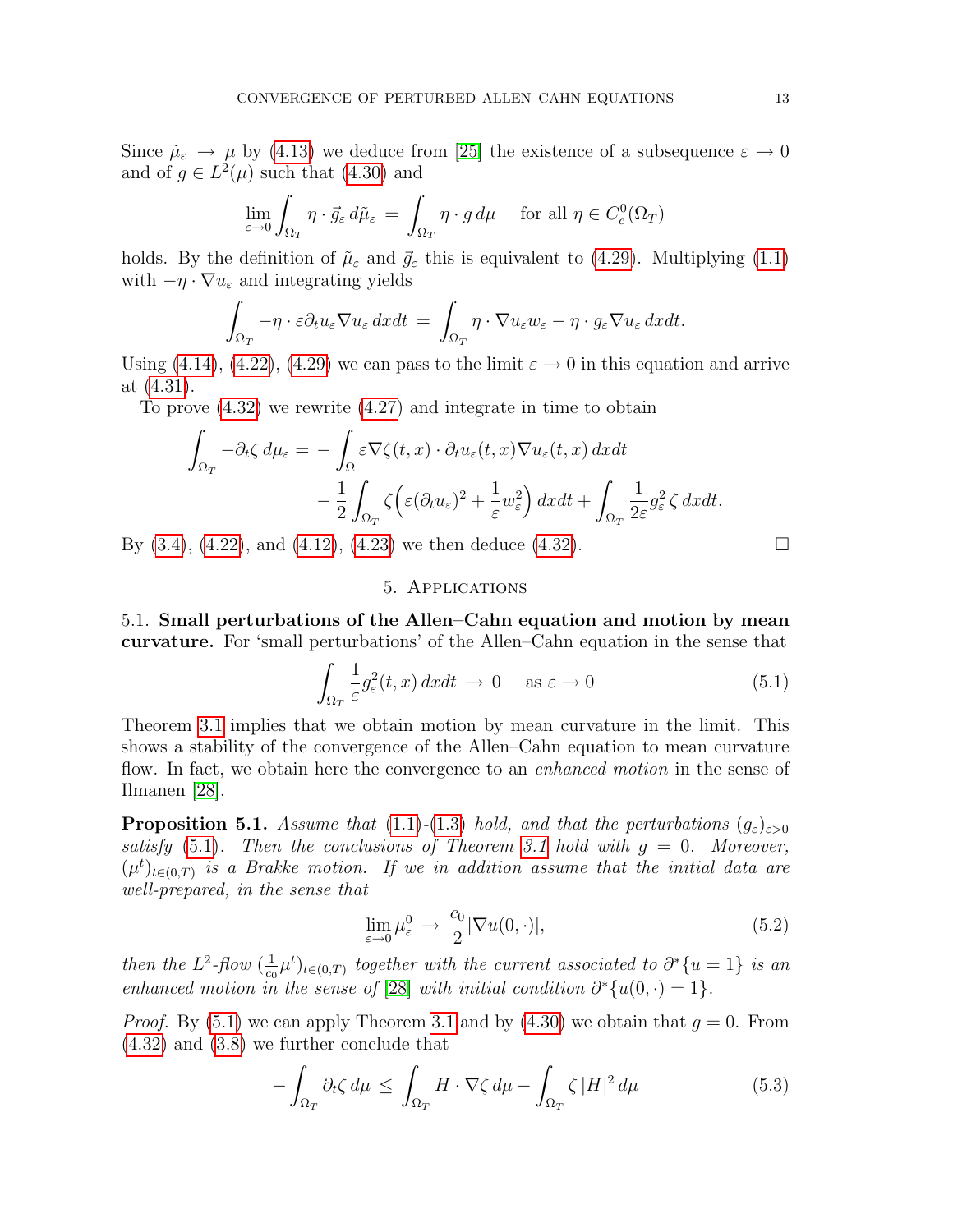holds for all  $\zeta \in C_c^1(\Omega_T)$  with  $\zeta \geq 0$ . This is a time-integrated version of Brakke's inequality. Now one derives from [\(5.3\)](#page-14-1), following Evans and Spruck [\[21,](#page-23-18) Theorem 7.1], that  $(\mu_t)_{t \in (0,T)}$  is a Brakke motion.

Further, we have proved in [\[35,](#page-24-4) Proposition 8.2] that there exists a nonnegative function  $p \in L^2(\mu)$  such that

<span id="page-15-0"></span>
$$
\frac{c_0}{2}|\nabla'u| \leq p\mu,
$$

where  $\nabla' = (\partial_t, \nabla_x)^T$  denotes the time-space gradient in  $\mathbb{R} \times \mathbb{R}^n$ . This implies by [\(4.2\)](#page-8-1) that

$$
\int_{(t,t+\tau)\times\Omega} \frac{c_0}{2} d|\nabla'u|(t,x)
$$
\n
$$
\leq ||p||_{L^2(\mu)} \left(\int_t^{t+\tau} \mu^s(\Omega) ds\right)^{1/2} \leq \tau^{\frac{1}{2}} ||p||_{L^2(\mu)} C(\Lambda, \Lambda_0, T). \tag{5.4}
$$

By [\(3.6\)](#page-7-2), [\(5.2\)](#page-14-2), [\(5.4\)](#page-15-0), and since  $(\mu^t)_{t\in(0,T)}$  moves by Brakke motion, we can conclude that  $(\mu^t)_{t\in(0,T)}$  and  $\partial^*\{u=1\}$  constitute an enhanced motion with initial condition  $\partial^*\{u(0, \cdot) = 1\}.$ 

Remark 5.2. For an enhanced motion Ilmanen [\[28\]](#page-23-17) proves consistency and regularity results. In particular, the initial surface  $\partial^* \{u^0 = 1\}$  can be perturbed to one whose evolution is smooth  $\mathcal{H}^n$ -almost everywhere in  $\Omega_T$ .

Remark 5.3. Actually the conclusions of Proposition [4.6](#page-13-5) still hold under weaker assumptions on the perturbation  $g_{\varepsilon}$ , namely it is sufficient that  $(g_{\varepsilon})_{\varepsilon>0}$  satisfies [\(1.4\)](#page-2-2) and that [\(3.7\)](#page-7-4) holds with  $q = 0$ .

5.2. Equation with perturbed double-well potential and a drift term. In this section we consider [\(1.1\)](#page-2-0) with perturbations of the form

$$
g_{\varepsilon}(t,x) = \varepsilon b_{\varepsilon}(t,x) \cdot \nabla u_{\varepsilon}(t,x) + f_{\varepsilon}(t,x) \sqrt{2W(u_{\varepsilon}(t,x))}
$$
(5.5)

with  $b_{\varepsilon}: \Omega_T \to \mathbb{R}^n$ ,  $f_{\varepsilon}: \Omega_T \to \mathbb{R}$  given. Whereas the first term describes a drift, the term  $f_{\varepsilon}(t,x)\sqrt{W(u_{\varepsilon}(t,x))}$  may arise from a perturbation of the double well potential. Kobayashi [\[29\]](#page-23-19), for instance, introduced such a term as a thermodynamic driving force in a model for dendritic crystal growth. He proposed a potential of the form

$$
W_{\varepsilon}(r,m) = W(r) + \left(\frac{2}{3}(r+1)^3 - 2(r+1)^3\right)m,
$$

with  $m = \varepsilon f$ , where f may be a function depending on other quantities such as the temperature. This gives

$$
\partial_r W_{\varepsilon}(r,m) = W'(r) + 2(r^2 - 1)m = W'(r) + 4m\sqrt{W(r)}.
$$

and yields in [\(1.1\)](#page-2-0) a pertubative term

<span id="page-15-1"></span>
$$
g_{\varepsilon} = 4f\sqrt{W(u_{\varepsilon})}.
$$

Barles and Soner [\[3\]](#page-22-5) and Barles, Soner, and Souganidis [\[2\]](#page-22-2) considered phase field models of Allen–Cahn type with a perturbation of the form [\(5.5\)](#page-15-1). They proved the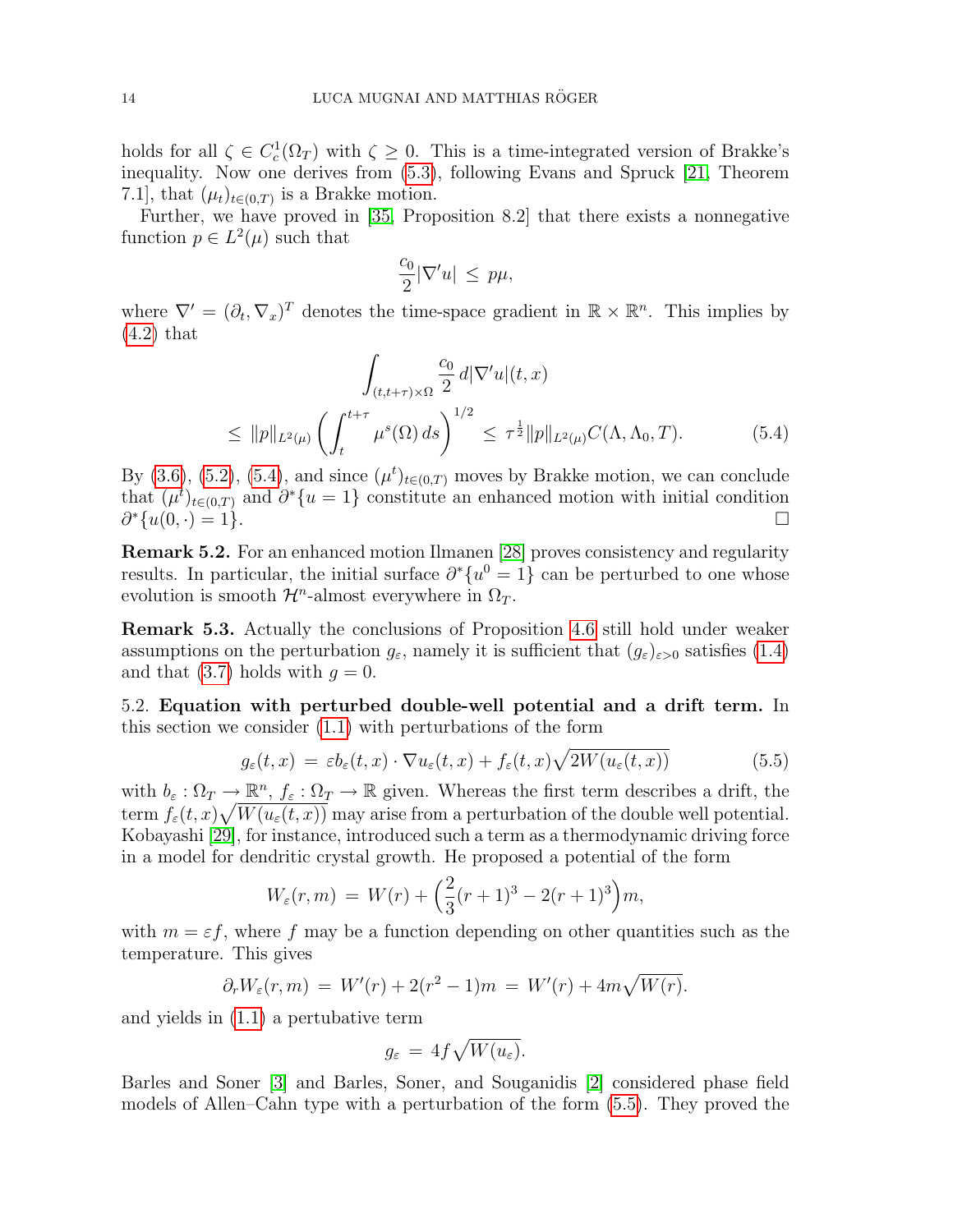convergence to forced mean curvature flow in a viscosity solutions formulations under the assumption that  $b_{\varepsilon} = b_{\varepsilon}(x)$  and  $f_{\varepsilon} = f_{\varepsilon}(t, x)$  are uniformly Lipschitz continuous in time and space.

Our Theorem [3.1](#page-6-4) covers this situation under weaker assumptions on the regularity of the forcing term.

Proposition 5.4. Consider [\(1.1\)](#page-2-0) with a perturbation of the form [\(5.5\)](#page-15-1) and assume that there exists  $\Lambda_1 > 0$  independent of  $\varepsilon > 0$  such that

$$
\int_0^T \sup_{x \in \Omega} \left( |f_{\varepsilon}(t,x)|^2 + |b_{\varepsilon}(t,x)|^2 \right) dt \le \Lambda_1.
$$
 (5.6)

Then the conclusions of Theorem [3.1](#page-6-4) hold. Moreover, we obtain that the limiting forcing term is given by

<span id="page-16-3"></span><span id="page-16-2"></span><span id="page-16-1"></span><span id="page-16-0"></span>
$$
g(t,x) = -(P(t,x) - Id)b - f(t,x),
$$
\n(5.7)

where  $P(t, x): \mathbb{R}^n \to T_x \mu^t$  denotes the orthogonal projection onto the tangential plane  $T_x\mu^t$  of  $\mu^t$  and b and f are determined by

$$
\int_{\Omega_T} b \cdot \eta \, d\mu = \lim_{\varepsilon \to 0} \int_{\Omega_T} b_{\varepsilon} \cdot \eta \, \varepsilon |\nabla u_{\varepsilon}|^2 dxdt, \tag{5.8}
$$

$$
\int_{\Omega_T} f \cdot \eta \, d\mu = \lim_{\varepsilon \to 0} \int_{\Omega_T} f_{\varepsilon} \sqrt{2W(u_{\varepsilon})} \nabla u_{\varepsilon} \cdot \eta \, dxdt. \tag{5.9}
$$

Finally, in the case that  $b_{\varepsilon}$ ,  $f_{\varepsilon}$  are continuous and converge as  $\varepsilon \to 0$  uniformly in  $\Omega_T$  to  $\widehat{b}$  and  $\widehat{f}$ , then  $b = \widehat{b}$  on  $\text{supp}(\mu)$  and  $f \mu = \frac{c_0}{2}$  $\frac{c_0}{2}f\nabla u.$ 

*Proof.* We have to verify that  $g_{\varepsilon}$  satisfies [\(1.4\)](#page-2-2). We first show a uniform bound on the diffuse surface surface area. With this aim we set as above  $w_{\varepsilon} = -\varepsilon \Delta u_{\varepsilon} + \frac{1}{\varepsilon} W'(u_{\varepsilon})$ and compute

$$
\frac{d}{dt} \int_{\Omega} \left( \frac{\varepsilon}{2} |\nabla u_{\varepsilon}|^{2}(t, x) + \frac{1}{\varepsilon} W(u_{\varepsilon}(t, x)) \right) dx
$$
\n  
\n
$$
= \int_{\Omega} w_{\varepsilon}(t, x) \partial_{t} u_{\varepsilon}(t, x) dx
$$
\n  
\n
$$
= \int_{\Omega} -\frac{1}{\varepsilon} w_{\varepsilon}^{2}(t, x) + w_{\varepsilon}(t, x) \left( b_{\varepsilon}(t, x) \cdot \nabla u_{\varepsilon}(t, x) + \frac{1}{\varepsilon} f_{\varepsilon}(t, x) \sqrt{W(u_{\varepsilon}(t, x))} \right) dx
$$
\n  
\n
$$
\leq \int_{\Omega} \left( \frac{\varepsilon}{2} |b_{\varepsilon}(t, x)|^{2} |\nabla u_{\varepsilon}(t, x)|^{2} + \frac{1}{\varepsilon} f_{\varepsilon}(t, x)^{2} W(u_{\varepsilon}(t, x)) \right) dx
$$
\n  
\n
$$
\leq \sup_{x \in \Omega} \left( |f_{\varepsilon}(t, x)|^{2} + |b_{\varepsilon}(t, x)|^{2} \right) \int_{\Omega} \left( \frac{\varepsilon}{2} |\nabla u_{\varepsilon}|^{2}(t, x) + \frac{1}{\varepsilon} W(u_{\varepsilon}(t, x)) \right) dx.
$$

Hence Gronwall's inequality and [\(5.6\)](#page-16-0) imply that

$$
E_{\varepsilon}(u_{\varepsilon}(t,\cdot)) \le E_{\varepsilon}(u_{\varepsilon}(0,\cdot))e^{\Lambda_1}.
$$
\n(5.10)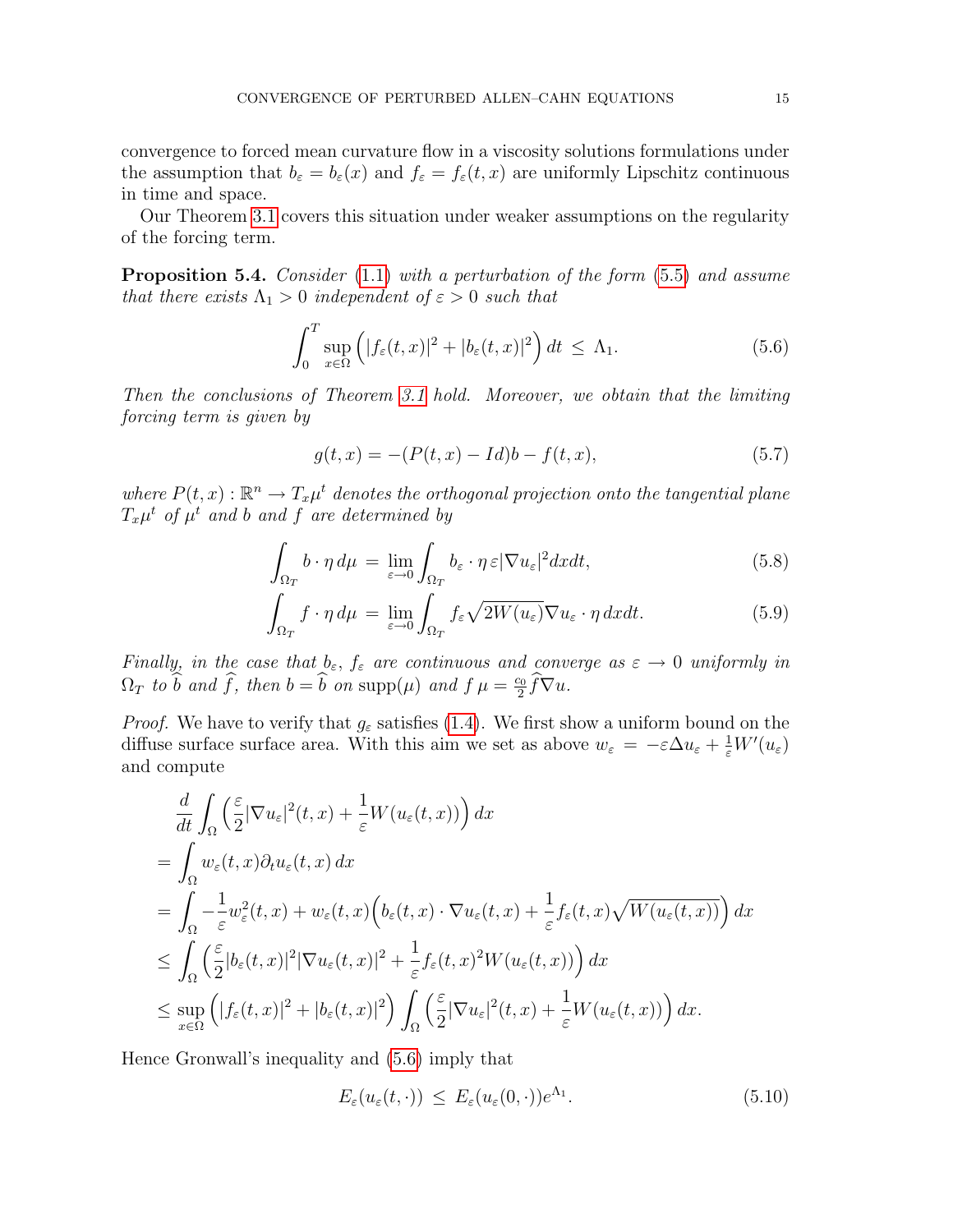Under the assumption [\(3.1\)](#page-6-5) on the initial data we deduce that

$$
\int_{\Omega_T} \frac{1}{\varepsilon} g_{\varepsilon}(t,x)^2 dx dt \le 2 \int_{\Omega_T} \left( \varepsilon |b_{\varepsilon}(t,x)|^2 |\nabla u_{\varepsilon}(t,x)|^2 + \frac{1}{\varepsilon} f_{\varepsilon}(t,x)^2 W(u_{\varepsilon}(t,x)) \right) dx dt
$$
  
\n
$$
\le 4 \int_0^T \sup_{x \in \Omega} \left( |f_{\varepsilon}(t,x)|^2 + |b_{\varepsilon}(t,x)|^2 \right) E_{\varepsilon}(u_{\varepsilon}(t,\cdot)) dt
$$
  
\n
$$
\le 4 \Lambda_0 e^{\Lambda_1} \Lambda_1,
$$
\n(5.11)

which verifies [\(1.4\)](#page-2-2). Therefore we obtain [\(1.5\)](#page-2-1) with g satisfying [\(3.7\)](#page-7-4). To prove the representation formula  $(5.7)$ , with  $b, f$  as in  $(5.8)$ ,  $(5.9)$ , we compute

$$
\int_{\Omega_T} -\eta \cdot \nabla u_{\varepsilon} g_{\varepsilon} dxdt = \int_{\Omega_T} -\eta \cdot (P_{\varepsilon} - Id) b_{\varepsilon} d\tilde{\mu}_{\varepsilon} \n- \int_{\Omega_T} f_{\varepsilon} \sqrt{2W(u_{\varepsilon})} \nabla u_{\varepsilon} \cdot \eta \, dxdt
$$
\n(5.12)

To characterize the limit of the right-hand side of this equation we first observe that by  $(4.2)$ ,  $(5.6)$  we have

$$
\sup_{\varepsilon>0}\int_{\Omega_T}|b_{\varepsilon}|^2+|\vec{f_{\varepsilon}}|^2\,d\tilde{\mu}_{\varepsilon}\,\leq\,2\sup_{\varepsilon>0}\int_0^T\sup_{x\in\Omega}\Big(|b_{\varepsilon}(t,x)|^2+f_{\varepsilon}(t,x)^2\Big)E_{\varepsilon}(u_{\varepsilon}(t,\cdot))\,dt\,<\,\infty,
$$

where we defined

<span id="page-17-0"></span>
$$
\vec{f}_{\varepsilon} := f_{\varepsilon} \frac{\sqrt{2W(u_{\varepsilon})}}{\varepsilon |\nabla u_{\varepsilon}|} \nu_{\varepsilon}.
$$
\n(5.13)

By [\(4.20\)](#page-11-1) and [\[25,](#page-23-16) Theorem 4.4.2] there exist  $b, f \in L^2(\mu)$  and a subsequence  $\varepsilon \to 0$ such that [\(5.8\)](#page-16-2) and

$$
\int_{\Omega_T} f \cdot \eta \, d\mu = \lim_{\varepsilon \to 0} \int_{\Omega_T} \vec{f}_{\varepsilon} \cdot \eta \, d\tilde{\mu}_{\varepsilon} = \lim_{\varepsilon \to 0} \int_{\Omega_T} \eta \cdot f_{\varepsilon} \sqrt{2W(u_{\varepsilon})} \nabla u_{\varepsilon} \, dxdt,
$$

which is [\(5.9\)](#page-16-3), are satisfied. By varifold convergence and an argument similar to that one used in [\[34,](#page-24-9) Proposition 3.2], [\[35,](#page-24-4) Lemma 6.3] one obtains that  $(P_{\varepsilon}, \tilde{\mu}_{\varepsilon})$  converges to  $(P, \mu)$  strongly as measure-function pairs. Together with [\(5.8\)](#page-16-2) this implies that

$$
\lim_{\varepsilon \to 0} \int_{\Omega_T} -\eta \cdot (P_{\varepsilon} - Id) b_{\varepsilon} d\tilde{\mu}_{\varepsilon} = \int_{\Omega_T} -\eta \cdot (P - Id) b d\mu.
$$

By  $(5.9)$ ,  $(5.12)$ , this proves the characterization of g.

In the case that  $b_{\varepsilon} \to \hat{b}$  uniformly in  $\Omega_T$  we obtain from [\(5.8\)](#page-16-2) that  $b = \hat{b}$  on  $\text{supp}(\mu)$ . To characterize f in [\(5.9\)](#page-16-3) we observe that for G as in [\(4.6\)](#page-9-2)

$$
\int_{\Omega_T} \eta \cdot f_{\varepsilon} \sqrt{2W(u_{\varepsilon})} \nabla u_{\varepsilon} dxdt = \int_{\Omega_T} \eta \cdot f_{\varepsilon} \nabla G(u_{\varepsilon}) dxdt.
$$

By [\[32\]](#page-24-8) we have that  $\nabla G(u_\varepsilon) \to \frac{c_0}{2} \nabla u_\varepsilon$  weakly as measures and since  $f_\varepsilon \to f$ uniformly we conclude that

$$
\int_{\Omega_T} f \cdot \eta \, d\mu = \frac{c_0}{2} \int_{\Omega_T} f \eta \cdot \nabla u.
$$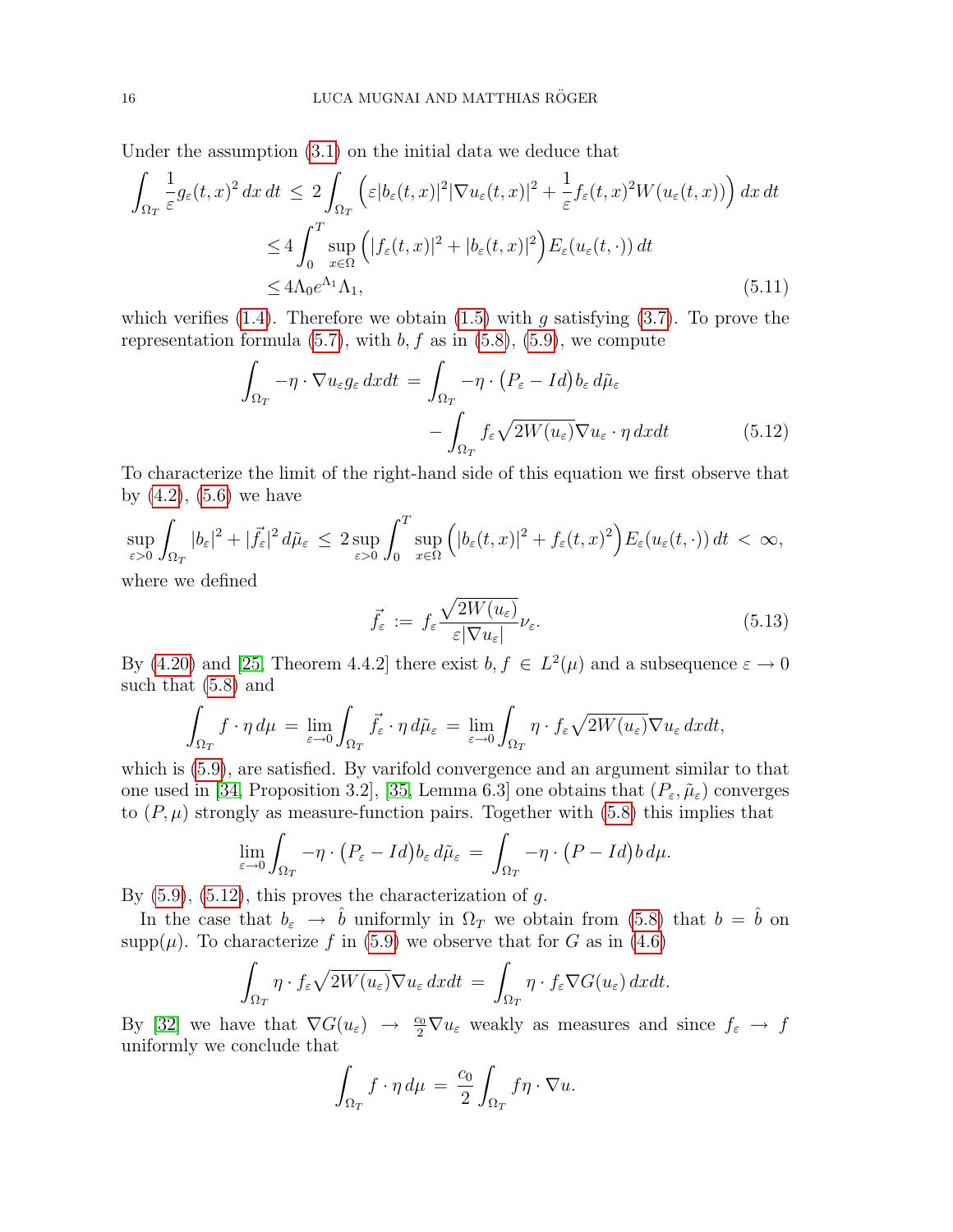Remark 5.5. By the same arguments we also can allow for pertubations of the form  $g_{\varepsilon} = \varepsilon f_{\varepsilon} |\nabla u_{\varepsilon}|$  as were considered by Benes and Mikula [\[7\]](#page-22-0) in a model for phase transitions and by Benes, Chalupecký, and Mikula in image processing  $[6]$ .

5.3. Application to Mullins-Sekerka problem with kinetic undercooling. Here we apply our main Theorem in a situation where the forcing term in the limit is not concentrated on the phase interface but rather given by the trace of a Sobolev function in the ambient space. As a concrete application we prove the convergence of phase field approximations of the Mullins–Sekerka problem with kinetic undercooling. This improves in space dimensions  $n = 2, 3$  an earlier result by Soner [\[39\]](#page-24-1). Throughout this section we will assume  $\Omega = \mathbb{R}^n$ . As noticed in Remark [3.3](#page-7-5) our main results apply also to this case. Let us consider the Allen–Cahn equation with perturbations  $g_{\varepsilon}$  that are given by

$$
g_{\varepsilon}(t,x) = \theta_{\varepsilon}(t,x)\sqrt{2W(u_{\varepsilon}(t,x))},\tag{5.14}
$$

where we now assume that  $\theta_{\varepsilon}(t, \cdot) \in C^1(\Omega)$  for all  $t \in \mathbb{R}$  and that

<span id="page-18-1"></span>
$$
\sup_{\varepsilon>0} \int_{\Omega_T} \left(\theta_\varepsilon^2 + |\nabla \theta_\varepsilon|^2\right) dx dt < \infty.
$$
 (5.15)

We first show that we can derive from this control of  $\theta_{\varepsilon}$  in the bulk that the assump-tion [\(1.4\)](#page-2-2), which was necessary to apply Theorem [3.1,](#page-6-4) is satisfied by  $g_{\varepsilon}$ .

<span id="page-18-5"></span>**Proposition 5.6.** Let sequences  $(u_{\varepsilon})_{\varepsilon>0}$ ,  $(\theta_{\varepsilon})_{\varepsilon>0}$  be given and define  $g_{\varepsilon}$  by [\(5.14\)](#page-18-0). Assume that [\(5.15\)](#page-18-1) is satisfied and that  $u_{\varepsilon}, g_{\varepsilon}$  are solutions of [\(1.1\)](#page-2-0)-[\(1.3\)](#page-2-3). Further-more let [\(3.1\)](#page-6-5) hold for the initial data  $u_{\varepsilon}^{0}$  and assume that we have a uniform upper bound on the density of the diffuse surface area measures,

<span id="page-18-2"></span>
$$
\sup_{\in \mathbb{R}^n, R>0} \frac{\mu_{\varepsilon}^t(B_R(x))}{R^{n-1}} \le K(T), \quad \forall \, t \in [0, T). \tag{5.16}
$$

Then  $g_{\varepsilon}$  satisfies [\(1.4\)](#page-2-2).

 $\boldsymbol{x}$ 

*Proof.* By [\[42,](#page-24-10) Theorem 5.12.4] it follows from [\(5.16\)](#page-18-2) that for any  $\varphi \in C_c^1(\mathbb{R}^n)$ 

<span id="page-18-4"></span><span id="page-18-3"></span>
$$
\left| \int_{\mathbb{R}^n} \varphi(x) \, d\mu(x) \right| \le K_n \, M(\mu) \int_{\mathbb{R}^n} |\nabla \varphi| \, dx. \tag{5.17}
$$

For  $R > 1$  we choose a smooth cut-off function  $\varphi_R \in C_c^1(\mathbb{R}^n)$  with  $\varphi_R \geq 0$  on  $\mathbb{R}^n$ ,  $\varphi_R \equiv 1$  on  $B_R$ ,  $\varphi_R \equiv 0$  on  $B_{2R}$ , and  $\|\nabla \varphi_R\|_{L^\infty(\mathbb{R}^n)} \leq 1$ . We then obtain that

$$
\frac{1}{\varepsilon} \int_{B_R} g_\varepsilon^2(t, x) \, dx = \int_{B_R} \theta_\varepsilon^2(t, x) \frac{W(u_\varepsilon(t, x))}{\varepsilon} \, dx \le \int_{\mathbb{R}^n} \varphi_R(x) \theta_\varepsilon^2(t, x) \, d\mu_\varepsilon^t(x). \tag{5.18}
$$

<span id="page-18-0"></span> $\Box$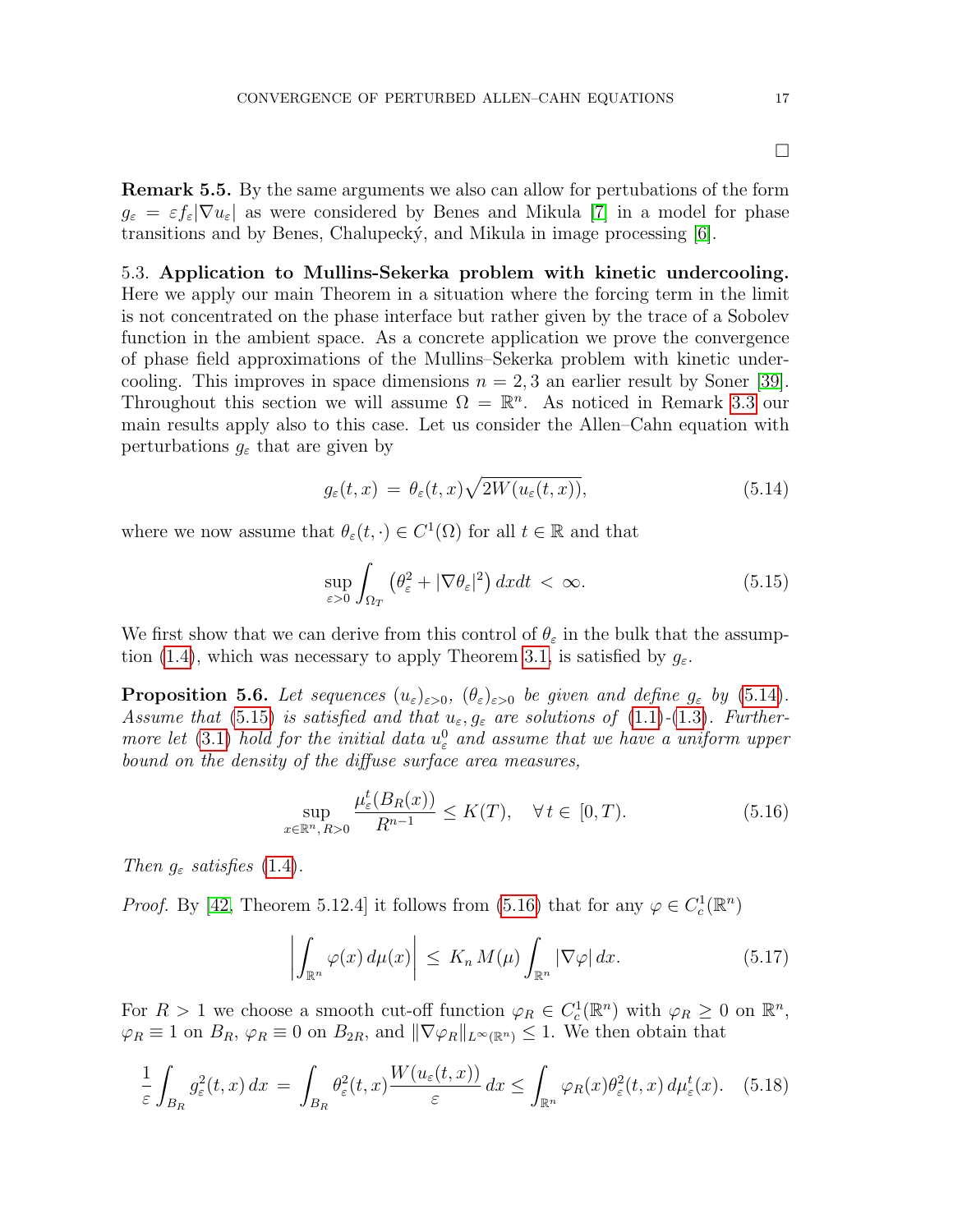Applying [\(5.17\)](#page-18-3) with  $\varphi = \varphi_R \theta_\varepsilon^2(t, \cdot)$  we deduce that the right-hand-side of [\(5.18\)](#page-18-4) is estimated by

$$
\int_{\mathbb{R}^n} \varphi_R(x) \theta_{\varepsilon}^2(t, x) d\mu_{\varepsilon}^t(x) \le K_n K(T) \int_{\mathbb{R}^n} |\nabla (\varphi_R \theta_{\varepsilon}^2(t, \cdot))| dx
$$
  
\n
$$
\le K_n K(T) \int_{\mathbb{R}^n} \theta_{\varepsilon}^2(t, \cdot) |\nabla \varphi_R| + 2\varphi_R |\theta_{\varepsilon}(t, \cdot) \nabla \theta_{\varepsilon}(t, \cdot)| dx
$$
  
\n
$$
\le K_n K(T) \int_{\mathbb{R}^n} (2\theta_{\varepsilon}^2(t, \cdot) + |\nabla \theta_{\varepsilon}(t, \cdot)|^2) dx.
$$

With  $R \to \infty$  we deduce from [\(5.18\)](#page-18-4), the last inequality, and [\(5.15\)](#page-18-1) that [\(1.4\)](#page-2-2)  $holds.$ 

Next we apply Proposition [5.6](#page-18-5) to the phase-fields approximation of the Mullins-Sekerka problem with kinetic undercooling introduced in [\[39\]](#page-24-1). More precisely, let  $(u_{\varepsilon}, \theta_{\varepsilon})_{\varepsilon>0}$  be the unique, bounded, smooth solutions on  $Q := (0, +\infty) \times \mathbb{R}^n$  to the following Cauchy problem

$$
\varepsilon \partial_t u_\varepsilon = \varepsilon \Delta u_\varepsilon - \frac{W'(u_\varepsilon)}{\varepsilon} + \sqrt{2W(u_\varepsilon)} \theta_\varepsilon \qquad \text{in } Q,
$$
 (5.19)

$$
\partial_t \theta_{\varepsilon} = \Delta \theta_{\varepsilon} - \sqrt{2W(u_{\varepsilon})} \partial_t u_{\varepsilon} \qquad \text{in } Q, \qquad (5.20)
$$

$$
u_{\varepsilon}(0,\cdot) = u_{\varepsilon}^0, \quad \theta_{\varepsilon}(0,\cdot) = \theta_{\varepsilon}^0, \qquad \text{in } \mathbb{R}^n. \tag{5.21}
$$

<span id="page-19-2"></span>**Proposition 5.7.** Let  $n = 2, 3$  and let  $(u_{\varepsilon}, \theta_{\varepsilon})_{\varepsilon > 0}$  satisfy [\(5.19\)](#page-19-0)-[\(5.21\)](#page-19-1). Assume that the initial data  $u_{\varepsilon}^0, \theta_{\varepsilon}^0$  are well-prepared in the sense of [\[39,](#page-24-1) Section 2.4] and that

<span id="page-19-7"></span><span id="page-19-4"></span><span id="page-19-3"></span><span id="page-19-1"></span><span id="page-19-0"></span>
$$
\sup_{\varepsilon>0} \|u_{\varepsilon}^{0}\|_{L^{\infty}(\mathbb{R}^{n})} \le 1,
$$
\n(5.22)

$$
\sup_{\varepsilon>0} \int_{\mathbb{R}^n} \left( \frac{\varepsilon}{2} |\nabla u_{\varepsilon}^0|^2 + \frac{W(u_{\varepsilon}^0)}{\varepsilon} + (\theta_{\varepsilon}^0)^2 \right) dx < C_1
$$
\n(5.23)

hold. Then there exists a subsequence  $\varepsilon \to 0$  (not relabelled) and functions

$$
\theta \in L^{\infty}_{loc}(0,\infty; L^{2}(\mathbb{R}^{n})) \cap L^{2}_{loc}(0,\infty; H^{1,2}(\mathbb{R}^{n})),
$$
  

$$
u \in BV_{loc}(Q) \cap L^{\infty}(0,\infty; BV_{loc}(\mathbb{R}^{n}, \{-1,1\}),
$$

such that

$$
\theta_{\varepsilon} \to \theta \qquad \text{weakly in } L^2_{loc}(0,\infty;H^{1,2}(\mathbb{R}^n)),\tag{5.24}
$$

$$
\theta_{\varepsilon}(t,\cdot) \to \theta(t,\cdot) \qquad \text{in } L^2_{loc}(\mathbb{R}^n), \text{ for every } t \ge 0,
$$
 (5.25)

and

<span id="page-19-6"></span><span id="page-19-5"></span>
$$
u_{\varepsilon} \to u \qquad \text{in } L^p_{\text{loc}}(Q) \text{ for all } 1 \le p < \infty. \tag{5.26}
$$

Moreover the conclusion of Theorem [3.1](#page-6-4) hold. In particular, there exists a measurable function  $\alpha : \partial^*\{u = 1\} \to \mathbb{N}$  such that, in the generalized formulation of Theorem [3.1,](#page-6-4)

$$
v = H - \frac{1}{\alpha}\theta\nu \qquad \mathcal{H}^n - \text{almost everywhere on } \partial^*\{u = 1\},\tag{5.27}
$$

where  $\nu$  denotes the inner normal of  $\{u=1\}$  on  $\partial^*\{u=1\}$ .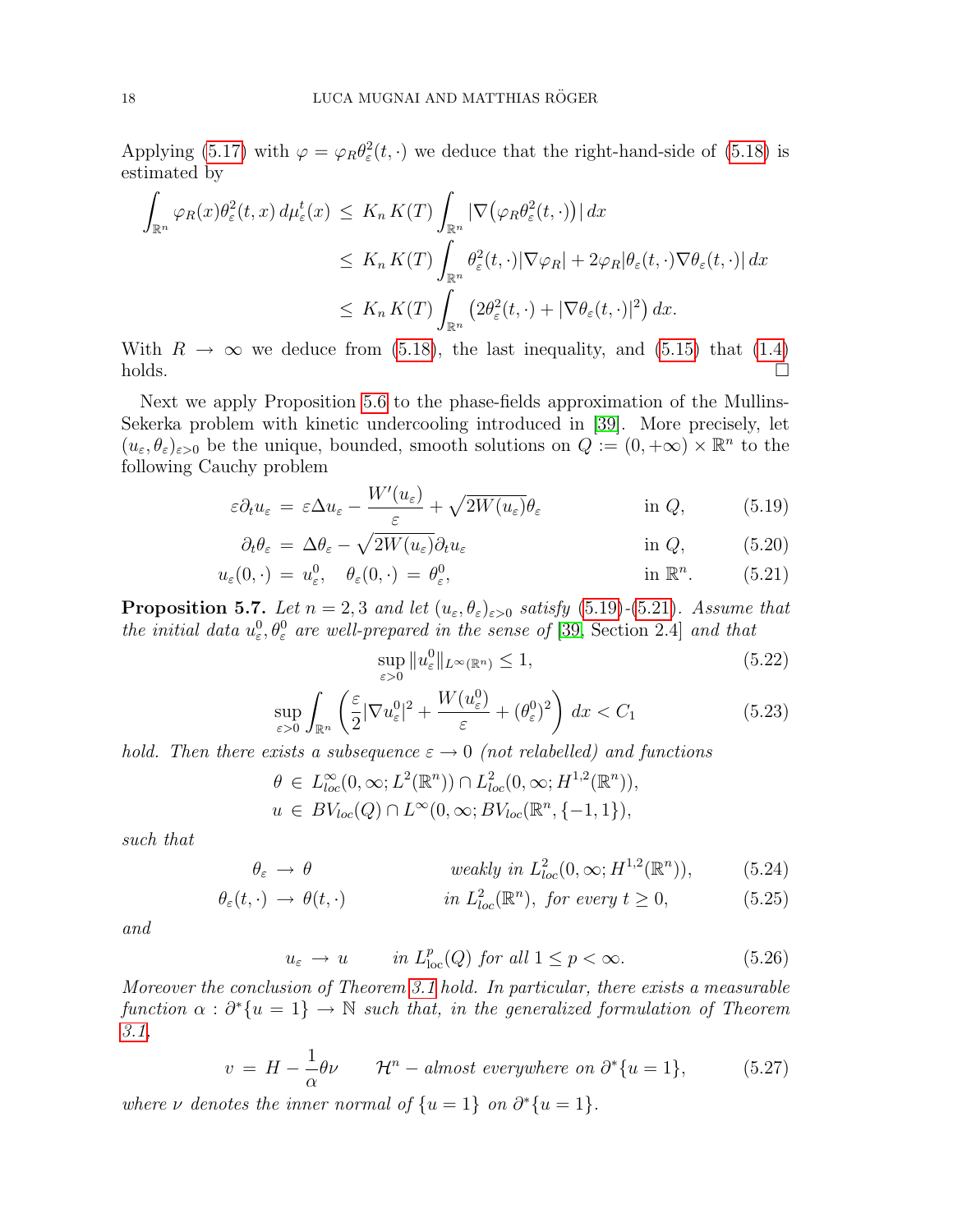Finally we have for every  $\eta \in C_c^{\infty}(Q)$  that

<span id="page-20-2"></span>
$$
-\int_{Q} (\partial_{t}\eta + \Delta \eta) \theta \, dxdt = \frac{c_{0}}{2} \int_{Q} u \partial_{t}\eta \, dxdt. \tag{5.28}
$$

**Remark 5.8.** An example of well-prepared intial data is given by  $\theta_{\varepsilon}^0 = \theta^0 \in C_c^2(\mathbb{R}^n)$ , and  $u_{\varepsilon}^{0}(x) := \gamma_{\varepsilon}(d_{\partial E}(x)/\varepsilon)$ , where  $d_{\partial E}$  denotes the signed distance from the smooth boundary of the open subset E of  $\mathbb{R}^n$ , while  $\gamma_{\varepsilon}$  are appropriate approximations of the optimal transition profile tanh $(\cdot/\sqrt{2})$ .

Proof of Proposition [5.7.](#page-19-2) We show that Proposition [5.6](#page-18-5) can be applied. The key estimates have been proved in [\[39\]](#page-24-1). Firstly by [\(5.22\)](#page-19-3) and the maximum principle  $|u_{\varepsilon}(t,x)| \leq 1$  for every  $(t,x) \in Q$ . Hence [\(5.14\)](#page-18-0) is satifsfied. Next, solutions of  $(5.19)-(5.21)$  $(5.19)-(5.21)$  $(5.19)-(5.21)$  satisfy the energy identity

$$
\mu_{\varepsilon}^{t}(\mathbb{R}^{d}) + \|\theta_{\varepsilon}(t,\cdot)\|_{L^{2}(\mathbb{R}^{n})}^{2} + \int_{0}^{t} \int_{\mathbb{R}^{n}} \left(\varepsilon(\partial_{t}u_{\varepsilon})^{2} + |\nabla\theta_{\varepsilon}|^{2}\right)dxdt = \mu_{\varepsilon}^{0}(\mathbb{R}^{d}) + \|\theta_{\varepsilon}^{0}\|_{L^{2}(\mathbb{R}^{n})}
$$
\n(5.29)

and [\(5.24\)](#page-19-4)-[\(5.26\)](#page-19-5) follow from [\(5.29\)](#page-20-0) and [\[39,](#page-24-1) Section 2.3, Proposition 3.4]. Finally the crucial estimate [\(5.16\)](#page-18-2) was shown in [\[39,](#page-24-1) Proposition 7.2]. By Remark [3.3](#page-7-5) and Proposition [5.6](#page-18-5) we now can apply Theorem [3.1.](#page-6-4) To derive the limiting forcing term g we consider the function G defined in  $(4.6)$  and observe that that by  $(3.7)$  for all  $\eta \in C_c^1(Q)$ 

$$
\int_{Q} \eta \cdot g d\mu = \lim_{\varepsilon \to 0} \int_{Q} -\eta \cdot \theta_{\varepsilon} \sqrt{2W(u_{\varepsilon})} \nabla u_{\varepsilon} dxdt
$$
\n
$$
= \lim_{\varepsilon \to 0} \int_{Q} -\eta \cdot \theta_{\varepsilon} \nabla G(u_{\varepsilon}) dxdt
$$
\n
$$
= \lim_{\varepsilon \to 0} \int_{Q} G(u_{\varepsilon}) \nabla \cdot (\eta \theta_{\varepsilon}) dxdt = \frac{c_{0}}{2} \int_{Q} u \nabla \cdot (\eta \theta) dxdt, \qquad (5.30)
$$

where we have used [\(5.24\)](#page-19-4), [\(5.26\)](#page-19-5). Now let  $\alpha(t,x) := \theta^{n-1}(c_0^{-1}\mu^t,x)$  denote the  $(n-1)$ -dimensional density of  $c_0^{-1}\mu^t$  in x. By the integrality of  $c_0^{-1}\mu^t$  we obtain that  $\alpha$  is integer valued  $\mathcal{H}^n$ -almost everywhere. From [\(5.30\)](#page-20-1) we deduce that

<span id="page-20-0"></span>
$$
gc_0\alpha = -c_0\theta\nu
$$

 $\mathcal{H}^n$ -almost everywhere on  $\partial^*\{u=1\}$  and [\(5.27\)](#page-19-6) follows from [\(3.8\)](#page-7-0).

To derive [\(5.28\)](#page-20-2) we first multiply [\(5.20\)](#page-19-7) with  $\eta \in C_c^1(Q)$ , integrate over  $Q$ , do some partial integrations, and use that  $\sqrt{2W(u_{\varepsilon})}\partial_t u_{\varepsilon} = \partial_t G(u_{\varepsilon})$ . This gives

$$
\int_{Q} \partial_t \eta \theta_{\varepsilon} dx dt = \int_{Q} \nabla \eta \cdot \nabla \theta_{\varepsilon} - \partial_t \eta G(u_{\varepsilon}) dx dt
$$

and by  $(5.24)$ ,  $(5.26)$  we conclude that  $(5.28)$  holds.

Remark 5.9. Proposition [5.7](#page-19-2) improves the results obtained in [\[39\]](#page-24-1) for space dimensions  $n \leq 3$ . Firstly we have shown that  $c_0^{-1} \mu^t$  are for  $\mathcal{L}^1$ -a.e.  $t \in (0, +\infty)$  integer rectifiable, which implies by [\[8,](#page-23-8) Section 5.8] that the generalized mean curvature vector  $H(t, \cdot)$  is  $\mu^t$ -a.e. orthogonal to  $T_x \mu^t$ . Secondly we are closer to a pointwise

<span id="page-20-1"></span>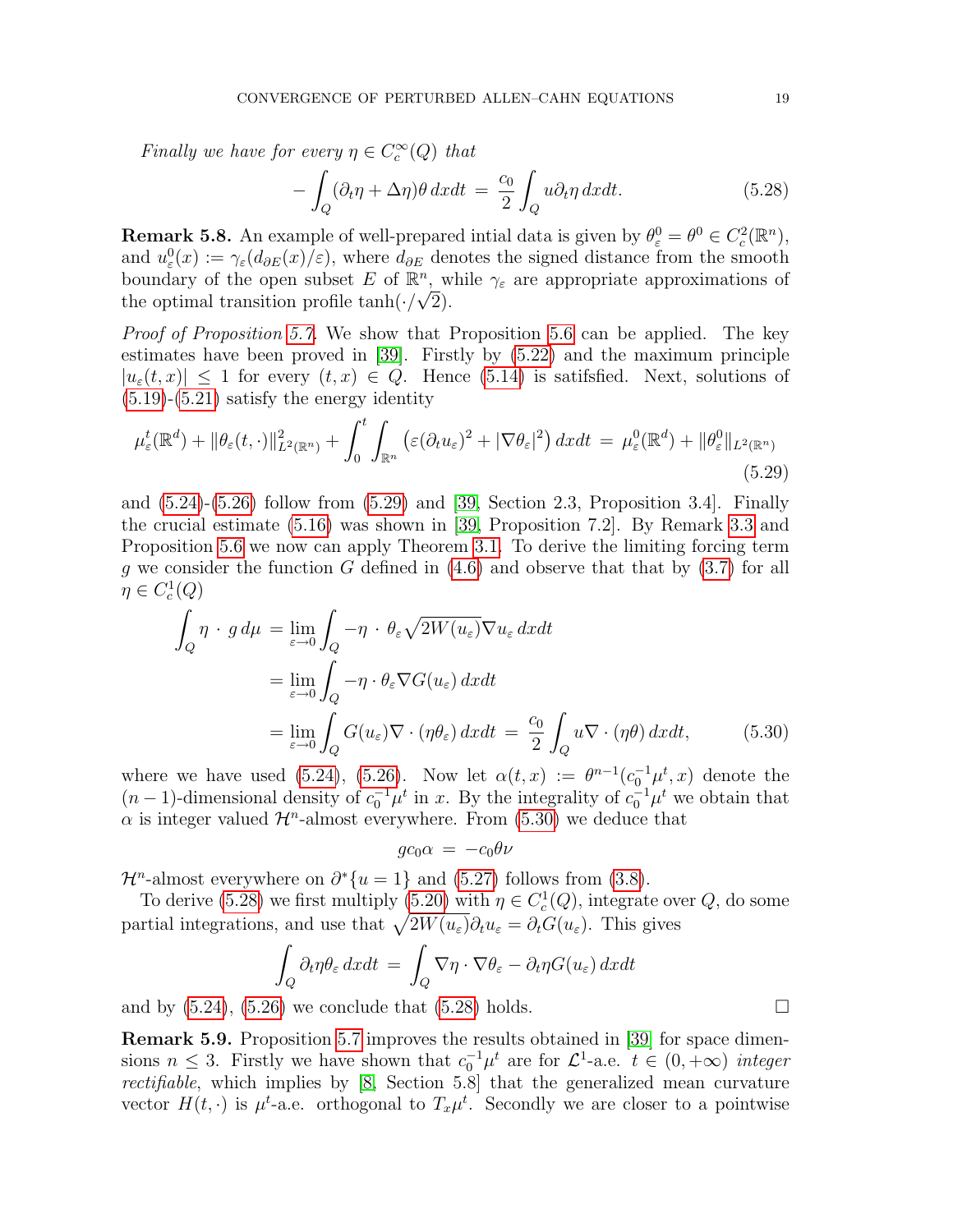formulation of the interface motion law on the phase boundary. The occurrence of an integer factor  $\alpha$  in [\(5.27\)](#page-19-6) is typical in the varifold approach to the convergence in phase field equations, see for example  $[11]$  and  $[40]$ , or  $[37]$  for a situation where this problem could be resolved.

5.4. Application to a model for diffusion induced grain boundary motion. As another application we discuss a model for diffusion induced grain boundary motion proposed by Cahn, Fife, and Penrose [\[9\]](#page-23-0) that was analyzed in a couple of different papers [\[22,](#page-23-20) [16,](#page-23-21) [17,](#page-23-22) [23\]](#page-23-23). The model describes the dynamics of two phases of different orientations in a polycrystalline film and of the concentration of certain atoms that diffuse along the grain boundaries from outside into the film. The system is driven by the reduction of surface area of the grain boundary and a driving force that depends on the concentration of the metal. In the model a free surface area of the form

$$
\mathcal{F}_{\varepsilon}(u_{\varepsilon}, c_{\varepsilon}) = \int_{\Omega} \frac{\varepsilon}{2} |\nabla u_{\varepsilon}|^2 + \frac{1}{\varepsilon} W(u_{\varepsilon}) + \frac{1}{2\varepsilon} c_{\varepsilon}^2 + (u_{\varepsilon} + 1) f(c_{\varepsilon}) dx \tag{5.31}
$$

is considered, where  $u_{\varepsilon}$  is a phase field that describes two different crystal-lattice orientations indicated by the values  $u_{\varepsilon} = \pm 1$  and where  $c_{\varepsilon}$  denotes the concentration field of atoms. Here  $W$  is a double well potential (typically a double obstacle potential) and f is a given globally Lipschitz continuous function with  $f(0) = 0$  and  $f(r) \geq 0$  for  $r \in [0, 1]$ , which is the range of physically meaningful values for  $c_{\varepsilon}$ . gradient flow dynamic is assumed, with respect to a scalar product that is of  $L^2$ type in the first component and of  $H^{-1}$ -type with degenerate mobility in the second component,

$$
\|(v_1, v_2)\|_{(u_{\varepsilon}, c_{\varepsilon})}^2 := \|v_1\|_{L^2(\Omega)}^2 + \int_{\Omega} D(u_{\varepsilon}) |\nabla Z(v_2)|^2
$$

for a tangent vector  $(v_1, v_2)$  at  $(u_\varepsilon, c_\varepsilon)$  and for a suitable degenerate mobility function D. Here  $z = Z(v_2)$  denotes the solution of

<span id="page-21-2"></span><span id="page-21-1"></span><span id="page-21-0"></span>
$$
-\nabla\big(D(u_\varepsilon)\nabla z\big) = v_2.
$$

These choices lead to a system of equations

$$
\varepsilon \partial_t u_\varepsilon = \varepsilon \Delta u_\varepsilon - \frac{1}{\varepsilon} W'(u_\varepsilon) + f(c_\varepsilon), \tag{5.32}
$$

$$
\varepsilon \partial_t c_{\varepsilon} = \nabla \cdot \left( D(u_{\varepsilon}) \nabla \left( c_{\varepsilon} + \varepsilon \left( u_{\varepsilon} + 1 \right) f'(c_{\varepsilon}) \right) \right), \tag{5.33}
$$

complemented by initial and boundary conditions,

$$
u_{\varepsilon}(0,\cdot) = u_{\varepsilon}^0, \quad c_{\varepsilon}(0,\cdot) = c_{\varepsilon}^0 \qquad \text{in } \Omega \tag{5.34}
$$

$$
\nabla u_{\varepsilon} \cdot \nu_{\Omega} = 0, \quad D(u_{\varepsilon}) \nabla c_{\varepsilon} \cdot \nu_{\Omega} = 0 \qquad \text{on } (0, T) \times \partial \Omega. \tag{5.35}
$$

We choose in the following  $W$  to be the standard quartic double well potential, assume that f is linear and consider the convergence as  $\varepsilon \to 0$  of [\(5.32\)](#page-21-0) only.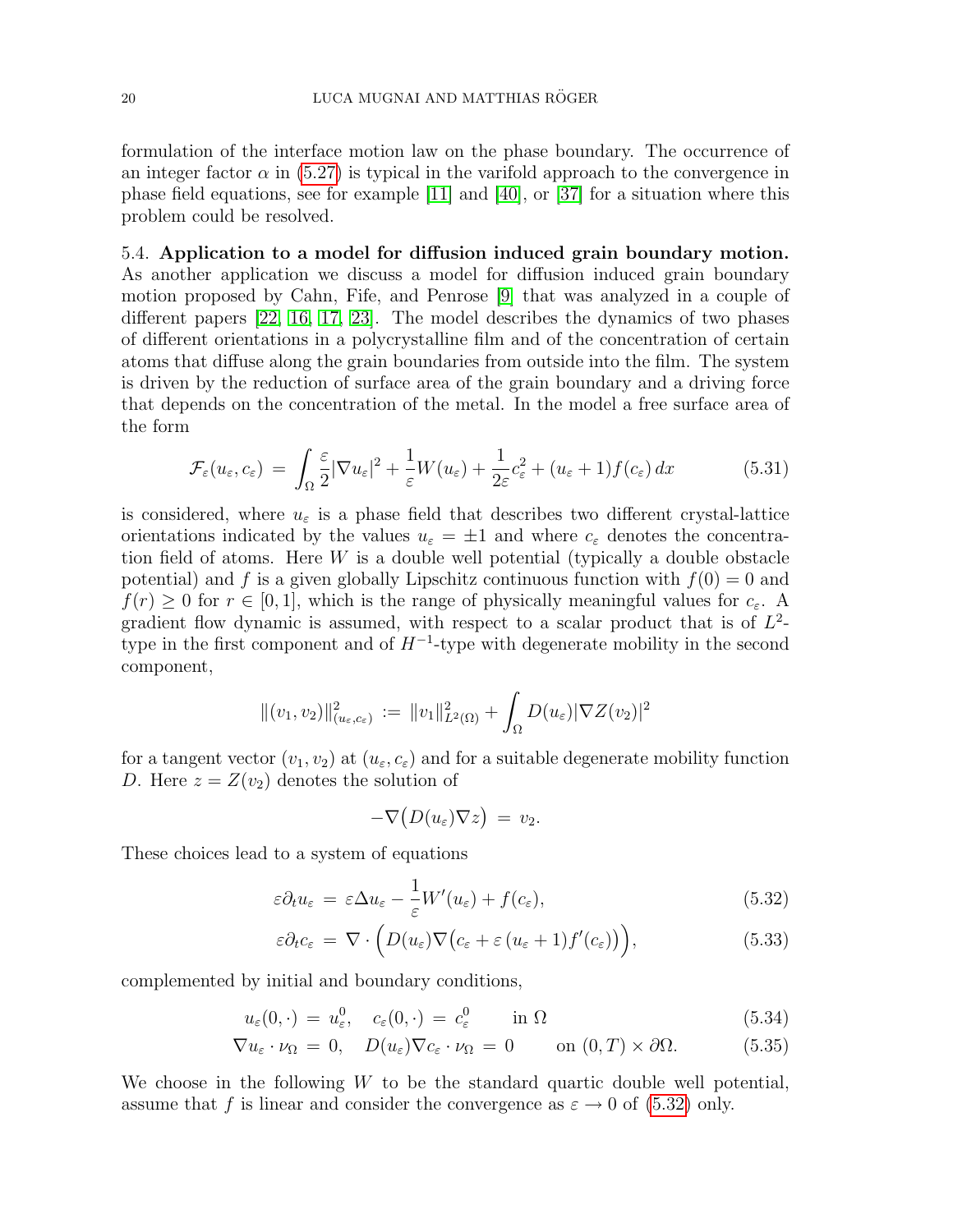**Proposition 5.10.** Let a sequence  $(u_{\varepsilon}, c_{\varepsilon})_{\varepsilon>0}$  of solutions of [\(5.32\)](#page-21-0)-[\(5.35\)](#page-21-1) be given, let  $f(r) = r$ , and assume that the initial data satisfy

<span id="page-22-7"></span>
$$
\mathcal{F}_{\varepsilon}(u_{\varepsilon}^{0}, c_{\varepsilon}^{0}) \leq \Lambda_{0} \tag{5.36}
$$

for all  $\varepsilon > 0$ . Then there exists a subsequence  $\varepsilon \to 0$ , a phase indicator function  $u \in BV(\Omega_T) \cap L^{\infty}(0,T;BV(\Omega;\{-1,1\}), \ a \ L^2\text{-}flow \ (\mu^t)_{t \in (0,T)}, \ and \ a \ function \ c \in$  $L^2(\mu;\mathbb{R}^n)$  such that the conclusions of Theorem [3.1](#page-6-4) hold. In particular we obtain that for all  $\eta \in C_c^0(\Omega_T)$ 

$$
\lim_{\varepsilon \to 0} \int_{\Omega_T} \eta \cdot \nabla u_{\varepsilon} c_{\varepsilon} \, dx \, dt = \int_{\Omega_T} \eta \cdot c \, d\mu \tag{5.37}
$$

and that

$$
H = v + c \tag{5.38}
$$

holds µ-almost everywhere.

*Proof.* Let us firstly notice that for every for every  $\varepsilon$  small enough

$$
\frac{1}{2\varepsilon}W(u_{\varepsilon}) + \frac{1}{4\varepsilon}c_{\varepsilon}^2 \le 1 + \frac{1}{\varepsilon}W(u_{\varepsilon}) + \frac{1}{2\varepsilon}c_{\varepsilon}^2 + c_{\varepsilon}(1 + u_{\varepsilon})
$$

Since  $t \mapsto \mathcal{F}_{\varepsilon}(u_{\varepsilon}(t,\cdot), c_{\varepsilon}(t,\cdot))$  is nonincreasing under the gradient flow dynamics we obtain from the above inequality and [\(5.36\)](#page-22-7) that

$$
\frac{1}{2}E_{\varepsilon}(u_{\varepsilon}(t,\cdot))+\frac{1}{4}\int_{\Omega}\frac{1}{\varepsilon}c_{\varepsilon}^{2}(t,x)\,dx\,\leq\mathcal{L}^{n}(\Omega)+\mathcal{F}_{\varepsilon}(u_{\varepsilon}(t,\cdot),c_{\varepsilon}(t,\cdot))\,\leq\,\Lambda_{0}+\mathcal{L}^{n}(\Omega).
$$

This latter inequality furnishes the uniform bound needed to apply Theorem [3.1,](#page-6-4) and the conclusions follow.  $\Box$ 

Remark 5.11. We do not address here the questions of convergence in [\(5.33\)](#page-21-2) and of the right choice for the mobility function  $D$  in the case of a quartic double-well potential. We expect that taking [\(5.33\)](#page-21-2) into account will improve the convergence of  $c_{\varepsilon}$  and in [\(5.32\)](#page-21-0) and will allow to prove [\(5.33\)](#page-21-2) for more general Lipschitz functions f.

#### **REFERENCES**

- <span id="page-22-6"></span>[1] W. K. Allard. On the first variation of a varifold. Annals of Mathematics, 95:417–491, 1972.
- <span id="page-22-2"></span>[2] G. Barles, H. M. Soner, and P. E. Souganidis. Front propagation and phase field theory. SIAM J. Control Optim., 31(2):439–469, 1993.
- <span id="page-22-5"></span>[3] G. Barles and P. E. Souganidis. A new approach to front propagation problems: theory and applications. Arch. Rational Mech. Anal., 141(3):237–296, 1998.
- <span id="page-22-3"></span>[4] G. Bellettini and M. Novaga. Minimal barriers for geometric evolutions. J. Differential Equations, 139(1):76–103, 1997.
- <span id="page-22-4"></span>[5] G. Bellettini and M. Paolini. Some results on minimal barriers in the sense of De Giorgi applied to driven motion by mean curvature. Rend. Accad. Naz. Sci. XL Mem. Mat. Appl. (5), 19:43– 67, 1995.
- <span id="page-22-1"></span>[6] M. Benes, V. Chalupeck´y, and K. Mikula. Geometrical image segmentation by the allen-cahn equation. Applied Numerical Mathematics, 51(2-3):187–205, Nov 2004.
- <span id="page-22-0"></span>[7] M. Beneš and K. Mikula. Simulation of anisotropic motion by mean curvature—comparison of phase field and sharp interface approaches. In Proceedings of the Algoritmy'97 Conference on Scientific Computing (Zuberec), volume 67, pages 17–42, 1998.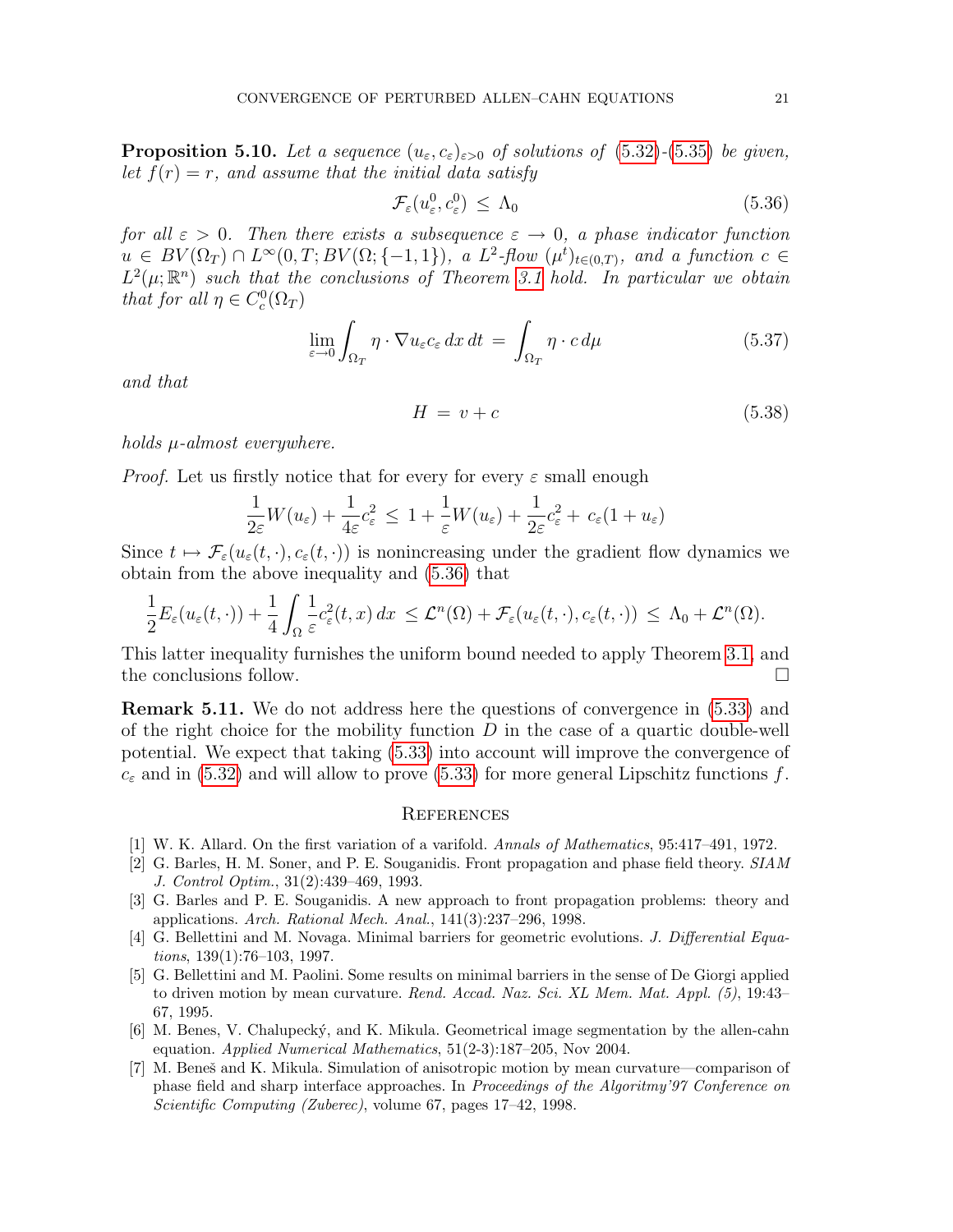- <span id="page-23-8"></span>[8] K. A. Brakke. The motion of a surface by its mean curvature, volume 20 of Mathematical Notes. Princeton University Press, Princeton, N.J., 1978.
- <span id="page-23-0"></span>[9] J. Cahn, P. Fife, and O. Penrose. A phase-field model for diffusion-induced grain-boundary motion. Acta Materialia, 45(10):4397–4413, 1997. DOI: 10.1016/S1359-6454(97)00074-8.
- <span id="page-23-6"></span>[10] A. Chambolle and M. Novaga. Implicit time discretization of the mean curvature flow with a discontinuous forcing term. Interfaces and Free Boundaries, pages 283–300, 2008.
- <span id="page-23-9"></span>[11] X. Chen. Global asymptotic limit of solutions of the Cahn-Hilliard equation. J. Diff. Geom., 44:262–311, 1996.
- <span id="page-23-3"></span>[12] Y. G. Chen, Y. Giga, and S. Goto. Uniqueness and existence of viscosity solutions of generalized mean curvature flow equations. J. Diff. Geom. 33, 749-786, 1991.
- <span id="page-23-4"></span>[13] M. G. Crandall, H. Ishii, and P.-L. Lions. User's guide to viscosity solutions of second order partial differential equations. Bull. Amer. Math. Soc. (N.S.), 27(1):1–67, 1992.
- <span id="page-23-15"></span>[14] G. Dal Maso and L. Modica. A general theory of variational functionals. In Topics in functional analysis, 1980–81, Quaderni, pages 149–221. Scuola Norm. Sup. Pisa, Pisa, 1981.
- <span id="page-23-12"></span>[15] E. De Giorgi. Some remarks on Γ-convergence and least squares method. In *Composite media* and homogenization theory (Trieste, 1990), volume 5 of Progr. Nonlinear Differential Equations Appl., pages 135–142. Birkhäuser Boston, Boston, MA, 1991.
- <span id="page-23-21"></span>[16] K. Deckelnick and C. M. Elliott. An existence and uniqueness result for a phase-field model of diffusion-induced grain-boundary motion. Proc. Roy. Soc. Edinburgh Sect. A, 131(6):1323– 1344, 2001.
- <span id="page-23-22"></span>[17] K. Deckelnick, C. M. Elliott, and V. Styles. Numerical diffusion-induced grain boundary motion. Interfaces Free Bound., 3(4):393–414, 2001.
- <span id="page-23-7"></span>[18] N. Dirr, S. Luckhaus, and M. Novaga. A stochastic selection principle in case of fattening for curvature flow. Calc. Var. Partial Differential Equations, 13(4):405–425, 2001.
- <span id="page-23-1"></span>[19] L. C. Evans, H. M. Soner, and P. E. Souganidis. Phase transitions and generalized motion by mean curvature. Comm. Pure Appl. Math., 45(9):1097–1123, 1992.
- <span id="page-23-5"></span>[20] L. C. Evans and J. Spruck. Motion of level sets by mean curvature. I. J. Diff. Geom. 33, 635-681, 1991.
- <span id="page-23-18"></span>[21] L. C. Evans and J. Spruck. Motion of level sets by mean curvature. IV. J. Geom. Anal., 5(1):77–114, 1995.
- <span id="page-23-20"></span>[22] P. C. Fife, J. W. Cahn, and C. M. Elliott. A free-boundary model for diffusion-induced grain boundary motion. Interfaces Free Bound., 3(3):291–336, 2001.
- <span id="page-23-23"></span>[23] H. Garcke, R. Nürnberg, and V. Styles. Stress- and diffusion-induced interface motion: modelling and numerical simulations. European J. Appl. Math., 18(6):631–657, 2007.
- <span id="page-23-13"></span>[24] G. Huisken. Asymptotic behavior for singularities of the mean curvature flow. J. Differential Geom., 31(1):285–299, 1990.
- <span id="page-23-16"></span>[25] J. E. Hutchinson. Second fundamental form for varifolds and the existence of surfaces minimising curvature. Indiana Univ. Math. J., 35:45–71, 1986.
- <span id="page-23-10"></span>[26] J. E. Hutchinson and Y. Tonegawa. Convergence of phase interfaces in the van der Waals-Cahn-Hilliard theory. Calc. Var. Partial Differential Equations, 10(1):49–84, 2000.
- <span id="page-23-2"></span>[27] T. Ilmanen. Convergence of the Allen-Cahn equation to Brakke's motion by mean curvature. J. Differential Geom., 38(2):417–461, 1993.
- <span id="page-23-17"></span>[28] T. Ilmanen. Elliptic regularization and partial regularity for motion by mean curvature. Mem. Amer. Math. Soc., 108, 1994.
- <span id="page-23-19"></span>[29] R. Kobayashi. Modeling and numerical simulations of dendritic crystal growth. Physica D: Nonlinear Phenomena, 63(3-4):410–423, 1993.
- <span id="page-23-11"></span>[30] R. Kohn, F. Otto, M. G. Reznikoff, and E. Vanden-Eijnden. Action minimization and sharpinterface limits for the stochastic Allen-Cahn equation. Comm. Pure Appl. Math., 60(3):393-438, 2007.
- <span id="page-23-14"></span>[31] U. Menne. Second order rectifiability of integral varifolds of locally bounded first variation, 2008.